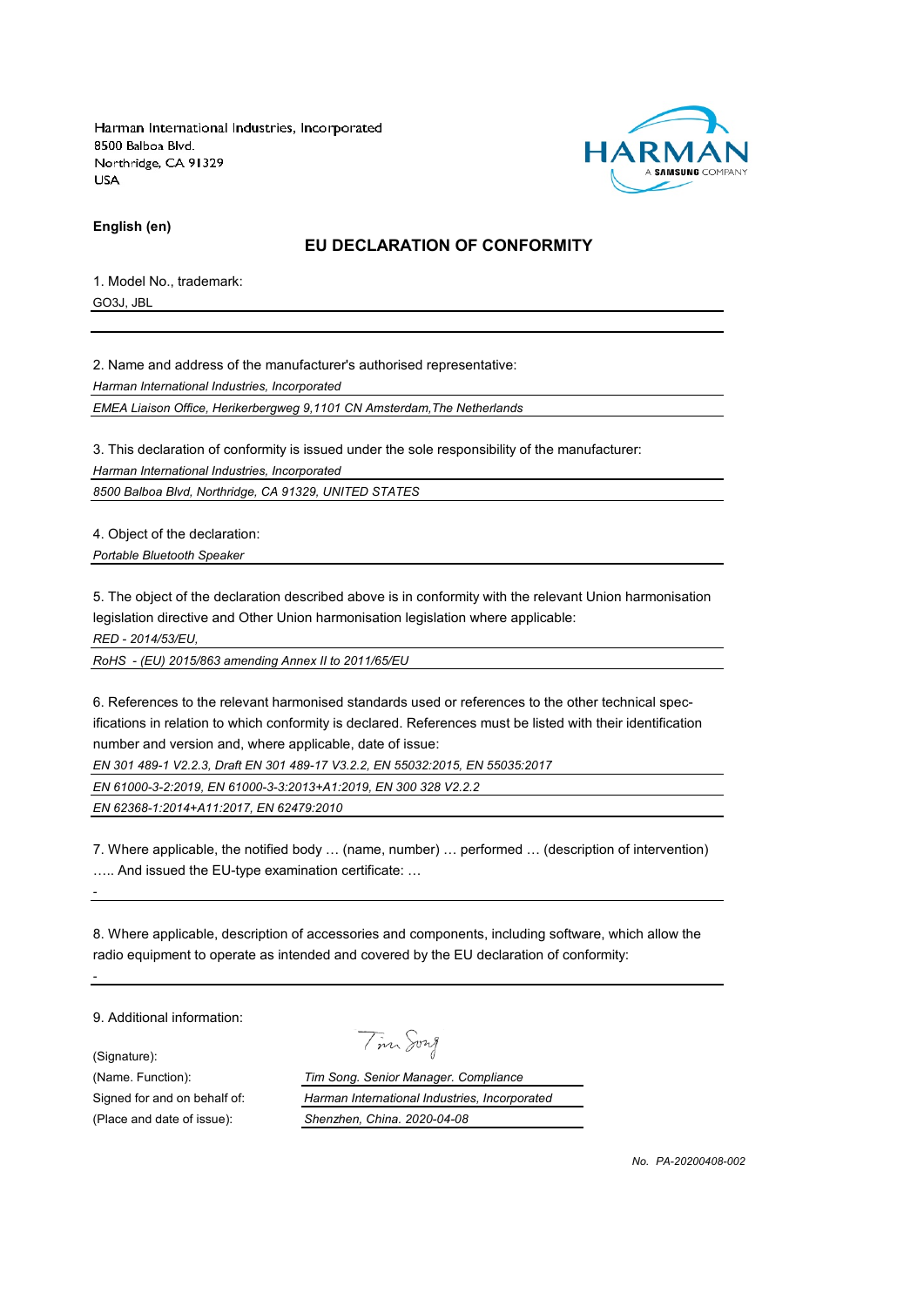

**Български (bg)**

#### **ЕС ДЕКЛАРАЦИЯ ЗА СЪОТВЕТСТВИЕ**

1.Модел No., търговска марка : GO3J, JBL

2. Име и адрес на производителя или на неговия упълномощен представител:

*Harman International Industries, Incorporated*

*EMEA Liaison Office, Herikerbergweg 9,1101 CN Amsterdam,The Netherlands*

3. Настоящата декларация за съответствие е издадена на отговорността на производителя: *Harman International Industries, Incorporated*

*8500 Balboa Blvd, Northridge, CA 91329, UNITED STATES*

4. Предмет на декларацията:

*Portable Bluetooth Speaker*

5. Предметът на декларацията, описан по-горе, отговаря на съответното законодателство на Съюза за хармонизация Директива и Друго законодателство на Съюза за хармонизация, когато е приложимо: *RED - 2014/53/EU,*

*RoHS - (EU) 2015/863 amending Annex II to 2011/65/EU*

6. Позоваване на използваните хармонизирани стандарти или позоваване на други технически спецификации, по отно отношение на които се декларира съответствие.При позоваването трябва да се посочва техният идентификационен номер и версията им и,ако е приложимо,дата на издаване: *EN 301 489-1 V2.2.3, Draft EN 301 489-17 V3.2.2, EN 55032:2015, EN 55035:2017*

*EN 61000-3-2:2019, EN 61000-3-3:2013+A1:2019, EN 300 328 V2.2.2*

*EN 62368-1:2014+A11:2017, EN 62479:2010*

7. Когато е приложимо, нотифицираният орган… (наименование, номер)… извърши … (описание на извършеното) … и издаде сертификата за ЕС изследване на типа: …

8. Когато е приложимо, описание на принадлежностите и компонентите, включително софтуер, които позволяват на радиосъоръжението да работи по предназначение и които са обхванати от ЕС декларацията за съответствие:

9. Допълнителна информация:

(подпис):

*-*

*-*

(място и дата на издаване): *Shenzhen, China. 2020-04-08*

Tim Song

(име, длъжност): *Tim Song. Senior Manager. Compliance* Подписано за и от името на: *Harman International Industries, Incorporated*

 *№ PA-20200408-002*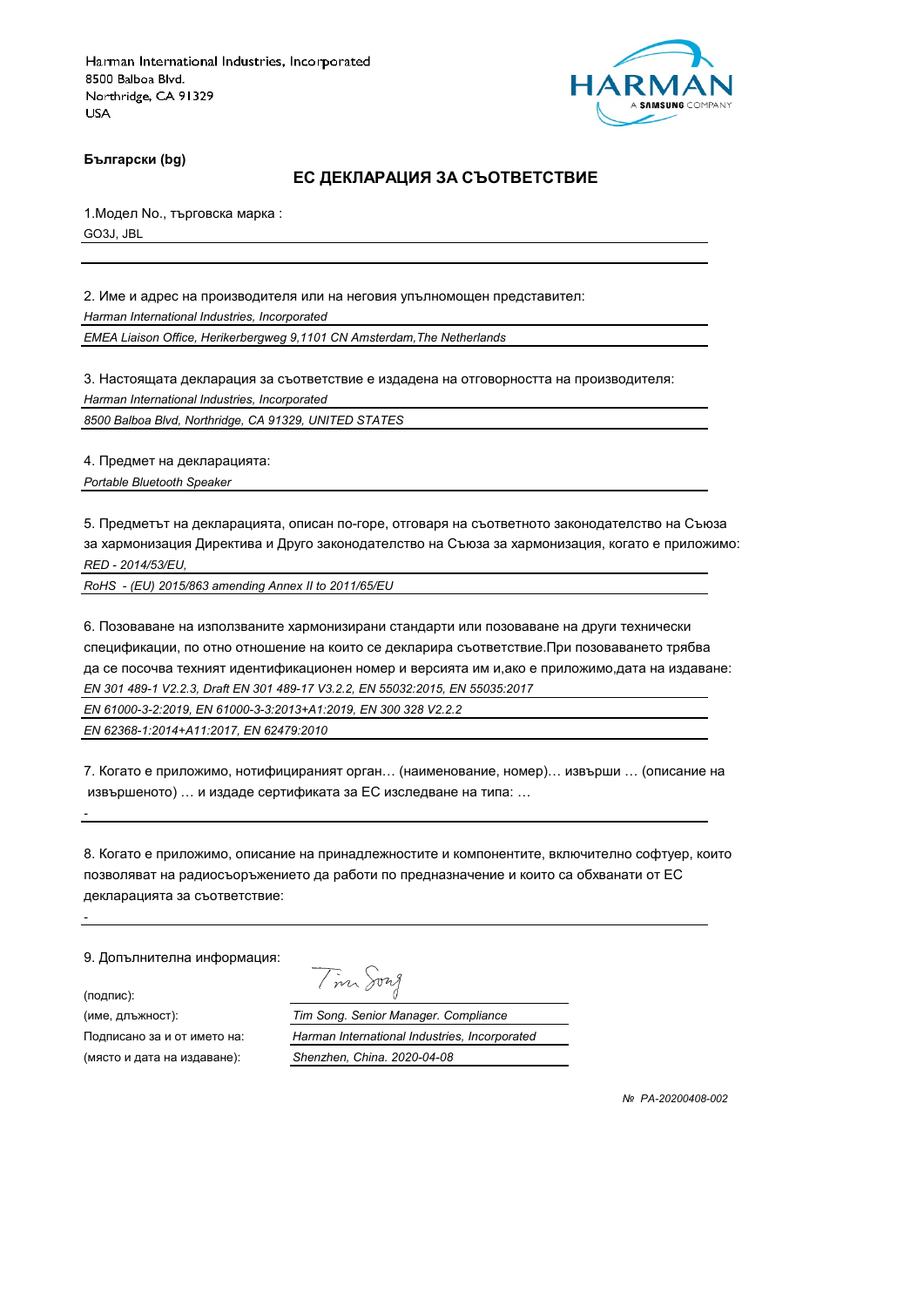

**Deutsch (de)**

# **EU-KONFORMITÄTSERKLÄRUNG**

1. Modell Nr., Handelsmarke:

GO3J, JBL

2. Name und Anschrift des Herstellers oder seines Bevollmächtigten:

*Harman International Industries, Incorporated*

*EMEA Liaison Office, Herikerbergweg 9,1101 CN Amsterdam,The Netherlands*

3. Die alleinige Verantwortung für die Ausstellung dieser Konformitätserklärung trägt der Hersteller:

*Harman International Industries, Incorporated*

*8500 Balboa Blvd, Northridge, CA 91329, UNITED STATES*

4. Gegenstand der Erklärung

*Portable Bluetooth Speaker*

5. Der oben beschriebene Gegenstand der Erklärung erfüllt die einschlägigen Harmonisierungsrecht -svorschriften der Union Richtlinie und gegebenenfalls weitere Harmonisierungsrechtsvorschriften der Union: *RED - 2014/53/EU,*

*RoHS - (EU) 2015/863 amending Annex II to 2011/65/EU*

6.Angabe der einschlägigen harmonisierten Normen, die zugrunde gelegt wurden, oder Angabe der anderen technischen Spezifikationen, bezüglich derer die Konformität erklärt wird: Dabei müssen die jeweilige Kennnummer,die angewandte Fassung und gegebenenfalls das Ausgabedatum angegeben werden:

*EN 301 489-1 V2.2.3, Draft EN 301 489-17 V3.2.2, EN 55032:2015, EN 55035:2017*

*EN 61000-3-2:2019, EN 61000-3-3:2013+A1:2019, EN 300 328 V2.2.2*

*EN 62368-1:2014+A11:2017, EN 62479:2010*

7. Falls zutreffend — Die notifizierte Stelle … (Name, Kennnummer) hat … (Beschreibung ihrer Mitwirkung) … und folgende EU-Baumusterprüfbescheinigung ausgestellt:

8.Falls vorhanden — Beschreibung des Zubehörs und der Bestandteile einschließlich Software,die den bestimmungsgemäßen Betrieb der Funkanlage ermöglichen und von der EU-Konformitätserklärung erfasst werden:

9. Zusatzangaben

(Unterschrift):

*-*

*-*

Tim Song

(Name, Funktion): *Tim Song. Senior Manager. Compliance* Unterzeichnet und im Namen von: *Harman International Industries, Incorporated* (Ort und Datum der Ausstellung): *Shenzhen, China. 2020-04-08*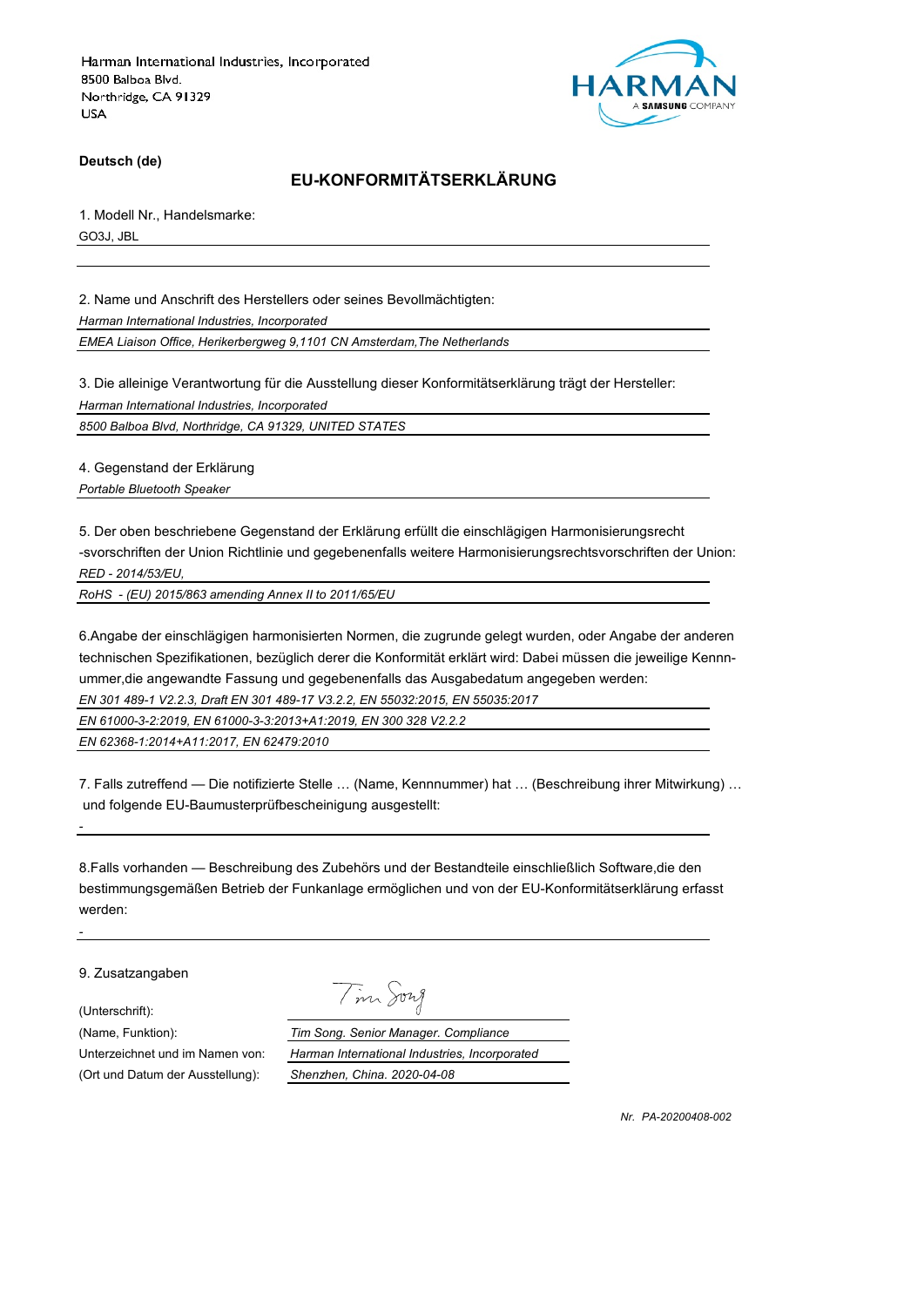

**Hrvatski (hr)**

#### **EU IZJAVA O SUKLADNOSTI**

1.Model br.,marka GO3J, JBL

2. Ime i adresa proizvođača ili njegovog ovlaštenog zastupnika:

*Harman International Industries, Incorporated*

*EMEA Liaison Office, Herikerbergweg 9,1101 CN Amsterdam,The Netherlands*

3. Za izdavanje ove izjave o sukladnosti odgovoran je isključivo proizvođač:

*Harman International Industries, Incorporated*

*8500 Balboa Blvd, Northridge, CA 91329, UNITED STATES*

4. Predmet izjave:

*Portable Bluetooth Speaker*

5. Prethodno opisani predmet izjave u skladu je s relevantnim zakonodavstvom Unije o usklađivanju i drugim zakonodavstvom Unije o usklađivanju prema potrebi:

*RED - 2014/53/EU,*

*RoHS - (EU) 2015/863 amending Annex II to 2011/65/EU*

6. Upućivanja na odgovarajuće usklađene norme koje se upotrebljavaju ili upućivanje na druge tehničke specifikacije u odnosu na koje se deklarira sukladnost. Upućivanja moraju biti navedena s identifikacijskim brojem i verzijom te, prema potrebi, datumom izdavanja:

*EN 301 489-1 V2.2.3, Draft EN 301 489-17 V3.2.2, EN 55032:2015, EN 55035:2017*

*EN 61000-3-2:2019, EN 61000-3-3:2013+A1:2019, EN 300 328 V2.2.2*

*EN 62368-1:2014+A11:2017, EN 62479:2010*

7.Prema potrebi, prijavljeno tijelo ... (naziv, broj) … provelo je … (opis intervencije) … i izdalo potvrdu o EU ispitivanju tipa:

8. Prema potrebi, opis dodatne opreme i sastavnica, uključujući softver, koji omogućuju normalan rad radijske opreme koji je obuhvaćen EU izjavom o sukladnosti:

9. Dodatne informacije:

*-*

*-*

(potpis):

Tim Song

(ime, funkcija) *Tim Song. Senior Manager. Compliance* Potpisano za i u ime: *Harman International Industries, Incorporated* (mjesto i datum izdavanja): *Shenzhen, China. 2020-04-08*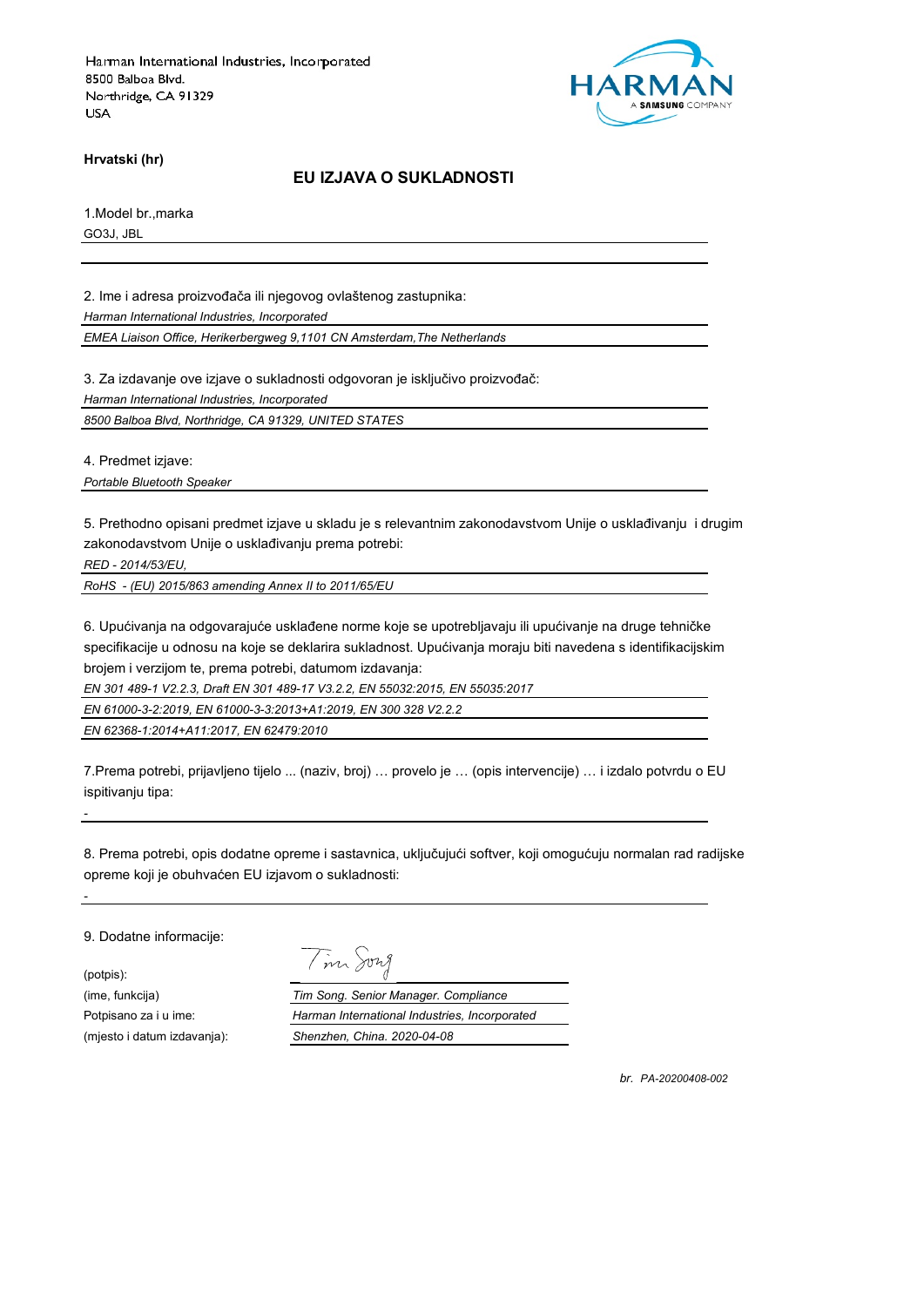

**čeština (cs)**

# **EU PROHLÁŠENÍ O SHODĚ**

1. Model č.,ochranná známka:

GO3J, JBL

2. Jméno a adresa výrobce nebo jeho zplnomocněného zástupce:

*Harman International Industries, Incorporated*

*EMEA Liaison Office, Herikerbergweg 9,1101 CN Amsterdam,The Netherlands*

3. Toto prohlášení o shodě se vydává na výhradní odpovědnost výrobce:

*Harman International Industries, Incorporated*

*8500 Balboa Blvd, Northridge, CA 91329, UNITED STATES*

4. Předmět prohlášení:

*Portable Bluetooth Speaker*

5. Výše popsaný předmět prohlášení je ve shodě s příslušnými harmonizovanými právními předpisy Unie a náležitých případech další harmonizované právní předpisy Unie:

*RED - 2014/53/EU,*

*RoHS - (EU) 2015/863 amending Annex II to 2011/65/EU*

6. Odkazy na příslušné harmonizované normy, které byly použity, nebo na jiné technické specifikace, na jejichž základě se shoda prohlašuje. Odkazy se uvedou s jejich identifikačním číslem a verzí a v příslušných případech rovněž s datem vydání:

*EN 301 489-1 V2.2.3, Draft EN 301 489-17 V3.2.2, EN 55032:2015, EN 55035:2017*

*EN 61000-3-2:2019, EN 61000-3-3:2013+A1:2019, EN 300 328 V2.2.2*

*EN 62368-1:2014+A11:2017, EN 62479:2010*

7. Případně: oznámený subjekt ... (název, číslo) … provedl … (popis opatření) … a vydal certifikát EU přezkoušení typu:

8.V příslušných případech popis příslušenství a součástí, včetně softwaru, které umožňují zamýšlené fungování rádiového zařízení v souladu s EU prohlášením o shodě:

9. Další informace:

*-*

*-*

(podpis):

Tim Song

(jméno, funkce): *Tim Song. Senior Manager. Compliance* Podepsáno za a jménem: *Harman International Industries, Incorporated* (místo a datum vydání): *Shenzhen, China. 2020-04-08*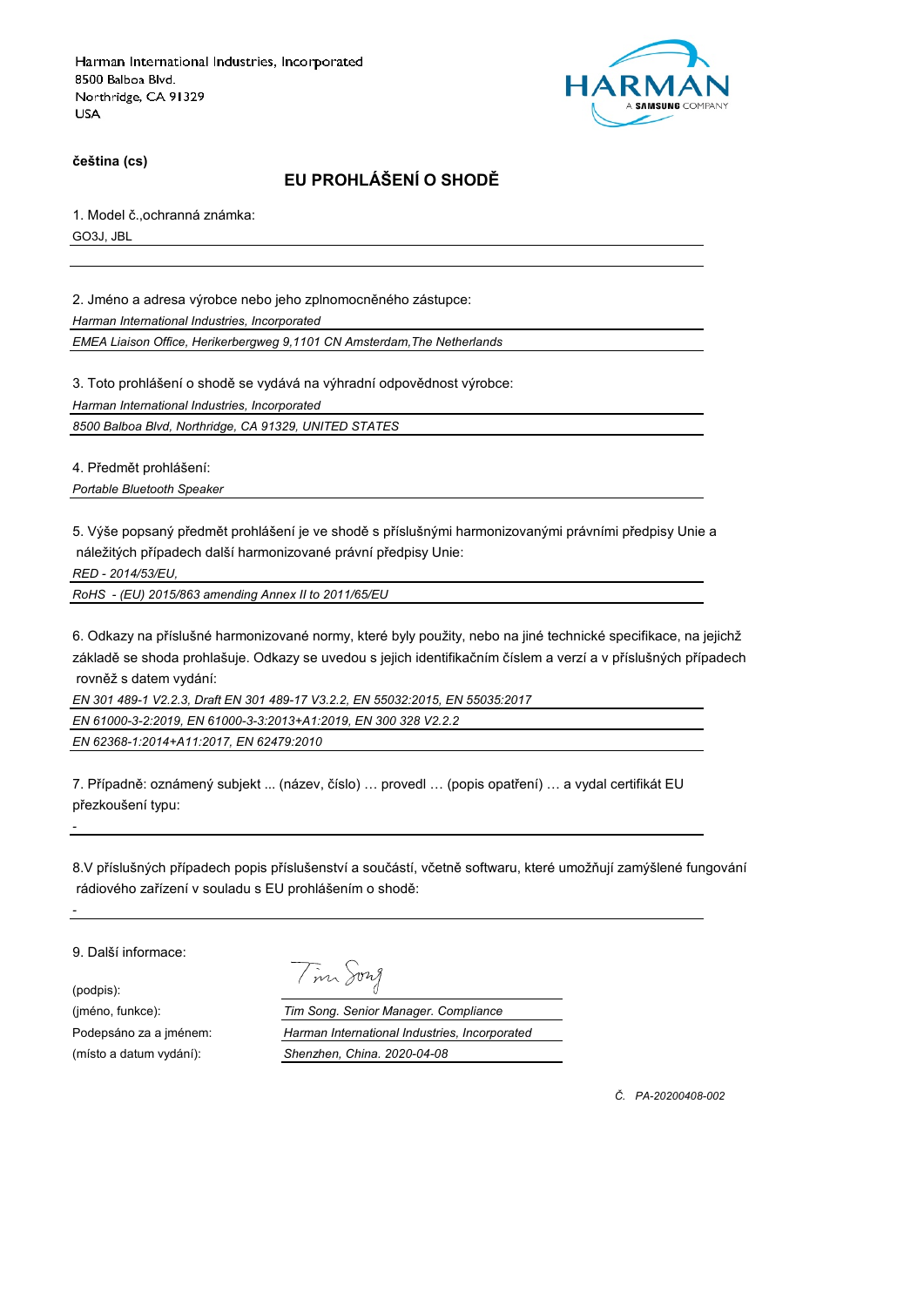

**eesti keel (et)**

### **ELI VASTAVUSDEKLARATSIOON**

1. Tootenumber,kaubamärk:

GO3J, JBL

2. Tootja või tema volitatud esindaja nimi ja aadress:

*Harman International Industries, Incorporated*

*EMEA Liaison Office, Herikerbergweg 9,1101 CN Amsterdam,The Netherlands*

3. Käesolev vastavusdeklaratsioon on välja antud tootja ainuvastutusel:

*Harman International Industries, Incorporated*

*8500 Balboa Blvd, Northridge, CA 91329, UNITED STATES*

4. Deklareeritav toode:

*Portable Bluetooth Speaker*

5. Ülalkirjeldatud deklareeritav toode on kooskõlas asjakohaste liidu ühtlustamisõigusaktidega ja Muud liidu ühtlustamisõigusaktid (vajaduse korral):

*RED - 2014/53/EU,*

*RoHS - (EU) 2015/863 amending Annex II to 2011/65/EU*

6. Viited kasutatud harmoneeritud standarditele või muudele tehnilistele kirjeldustele, millele vastavust deklareeritakse. Viidetele peab lisama nende identifitseerimisnumbri ja versiooni ning vajaduse korral väljaandmise kuupäeva:

*EN 301 489-1 V2.2.3, Draft EN 301 489-17 V3.2.2, EN 55032:2015, EN 55035:2017*

*EN 61000-3-2:2019, EN 61000-3-3:2013+A1:2019, EN 300 328 V2.2.2*

*EN 62368-1:2014+A11:2017, EN 62479:2010*

7.Vajaduse korral: teavitatud asutus … (nimi, number) … teostas … (tegevuse kirjeldus) … ja andis välja Eli tüübihindamistõendi:

8.Vajaduse korral selliste tarvikute ja osade, samuti tarkvara kirjeldus, mis võimaldavad raadioseadet kasutada ettenähtud otstarbel ja kooskõlas ELi vastavusdeklaratsiooniga:

9. Lisateave:

(allkiri):

*-*

*-*

Tim Song

(nimi, ametinimetus): *Tim Song. Senior Manager. Compliance* Alla kirjutanud (kelle poolt/nimel): *Harman International Industries, Incorporated* (väljaandmise koht ja kuupäev): *Shenzhen, China. 2020-04-08*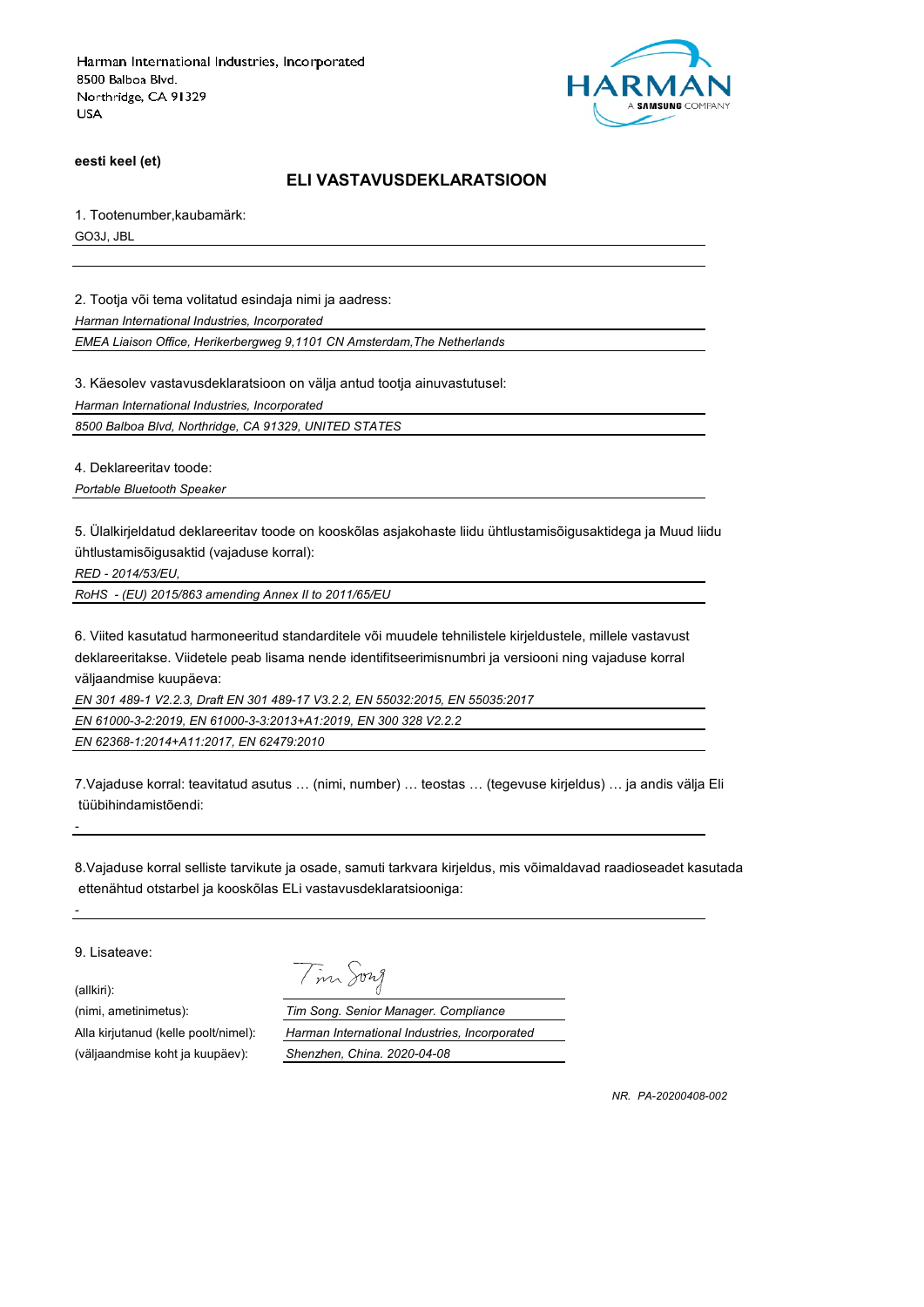

**español (es)**

## **DECLARACIÓN UE DE CONFORMIDAD**

1. Nombre del Modelo,marca: GO3J, JBL

2. Nombre y dirección del fabricante o de su representante autorizado:

*Harman International Industries, Incorporated*

*EMEA Liaison Office, Herikerbergweg 9,1101 CN Amsterdam,The Netherlands*

3. La presente declaración de conformidad se expide bajo la exclusiva responsabilidad del fabricante. *Harman International Industries, Incorporated*

*8500 Balboa Blvd, Northridge, CA 91329, UNITED STATES*

4. Objeto de la declaración:

*Portable Bluetooth Speaker*

5. El objeto de la declaración descrito anteriormente es conforme con la legislación de armonización pertinente de la Unión y Otra legislación de armonización de la Unión, cuando sea aplicable: *RED - 2014/53/EU,*

*RoHS - (EU) 2015/863 amending Annex II to 2011/65/EU*

6.Referencias a las normas armonizadas pertinentes utilizadas o referencias a las otras especificaciones técnicas en relación con las cuales se declara la conformidad. Las referencias se enumerarán con su número de identificación y su versión y, en su caso, la fecha de emisión:

*EN 301 489-1 V2.2.3, Draft EN 301 489-17 V3.2.2, EN 55032:2015, EN 55035:2017*

*EN 61000-3-2:2019, EN 61000-3-3:2013+A1:2019, EN 300 328 V2.2.2*

*EN 62368-1:2014+A11:2017, EN 62479:2010*

7. Cuando proceda: El organismo notificado … (nombre, número) … ha efectuado … (descripción de la intervención) … y expedido el certificado de examen UE de tipo:

8. Cuando proceda, descripción de los accesorios y componentes, incluido el software, que permiten que el equipo radioeléctrico funcione como estaba previsto y esté amparado por la declaración UE de conformidad:

9. Información adicional:

*-*

*-*

(Firma):

(in Jong

(nombre, cargo): *Tim Song. Senior Manager. Compliance* Firmado en nombre de: *Harman International Industries, Incorporated* (lugar y fecha de expedición): *Shenzhen, China. 2020-04-08*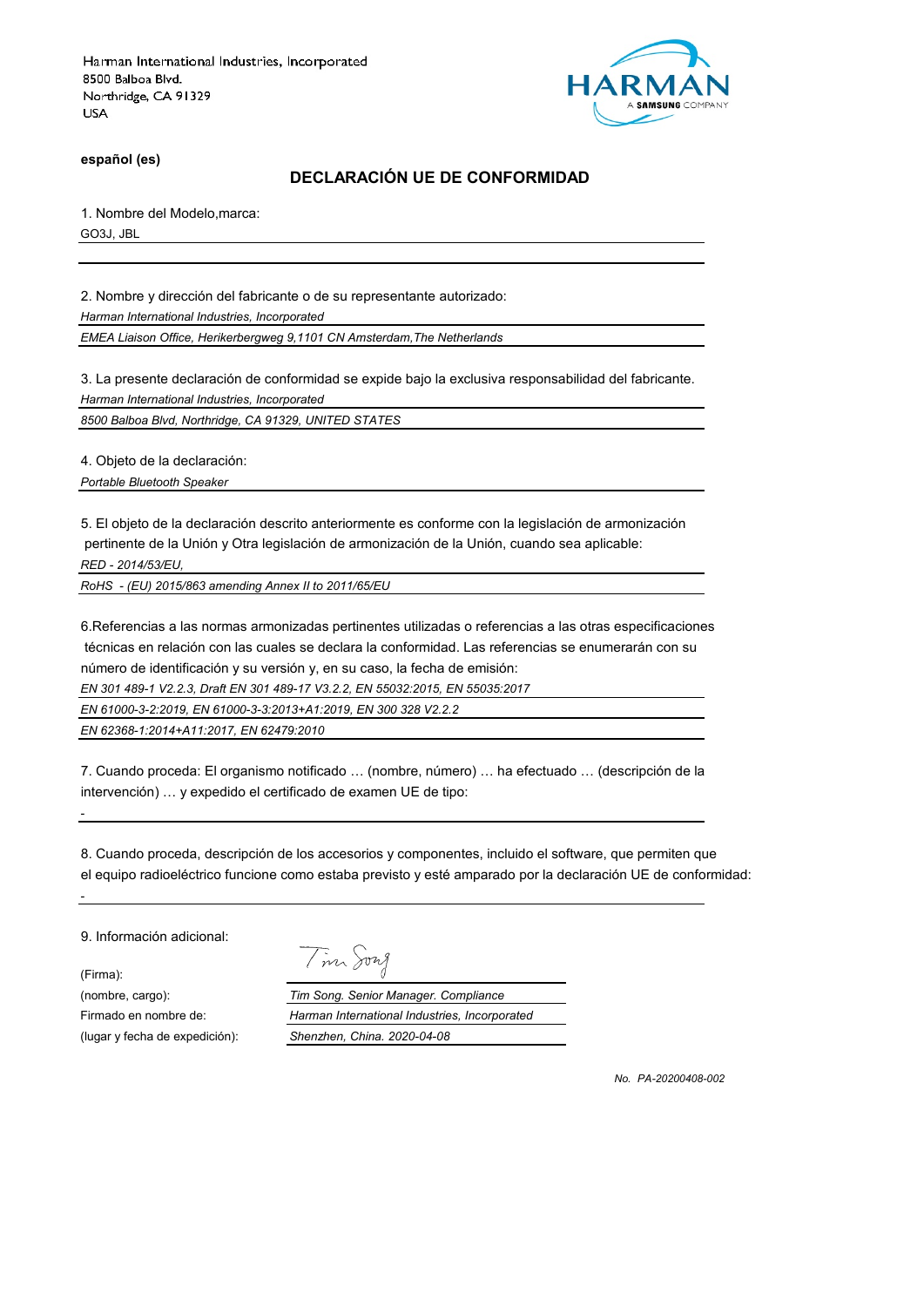

**italiano (it)**

## **DICHIARAZIONE DI CONFORMITÀ UE**

1. Modello n.,brand:

GO3J, JBL

2. Nome e indirizzo del fabbricante o del suo rappresentante autorizzato: *Harman International Industries, Incorporated*

*EMEA Liaison Office, Herikerbergweg 9,1101 CN Amsterdam,The Netherlands*

3. La presente dichiarazione di conformità è rilasciata sotto l'esclusiva responsabilità del fabbricante:

*Harman International Industries, Incorporated*

*8500 Balboa Blvd, Northridge, CA 91329, UNITED STATES*

4. Oggetto della dichiarazione:

*Portable Bluetooth Speaker*

5. L'oggetto della dichiarazione di cui sopra è conforme alla pertinente normativa di armonizzazione dell'Unione e Se del caso, altre normative di armonizzazione dell'Unione:

*RED - 2014/53/EU,*

*RoHS - (EU) 2015/863 amending Annex II to 2011/65/EU*

6. Riferimento alle pertinenti norme armonizzate utilizzate o riferimenti alle altre specifiche tecniche in relazione alle quali è dichiarata la conformità. I riferimenti devono essere indicati con il loro numero di identificazione e versione e, se del caso, la data di emissione:

*EN 301 489-1 V2.2.3, Draft EN 301 489-17 V3.2.2, EN 55032:2015, EN 55035:2017*

*EN 61000-3-2:2019, EN 61000-3-3:2013+A1:2019, EN 300 328 V2.2.2*

*EN 62368-1:2014+A11:2017, EN 62479:2010*

7. Se del caso, l'organismo notificato … (denominazione, numero) … ha effettuato … (descrizione dell'intervento) … e rilasciato il certificato di esame UE del tipo:

8. Se del caso, una descrizione degli accessori e dei componenti inclusi nella dichiarazione di con -formità UE,compreso il software, che consentono all'apparecchiatura radio di funzionare come previsto:

9. Informazioni supplementari:

(Firma):

*-*

*-*

Tim Jong

(nome, funzione): *Tim Song. Senior Manager. Compliance* Firmato a nome e per conto di: *Harman International Industries, Incorporated* (luogo e data del rilascio): *Shenzhen, China. 2020-04-08*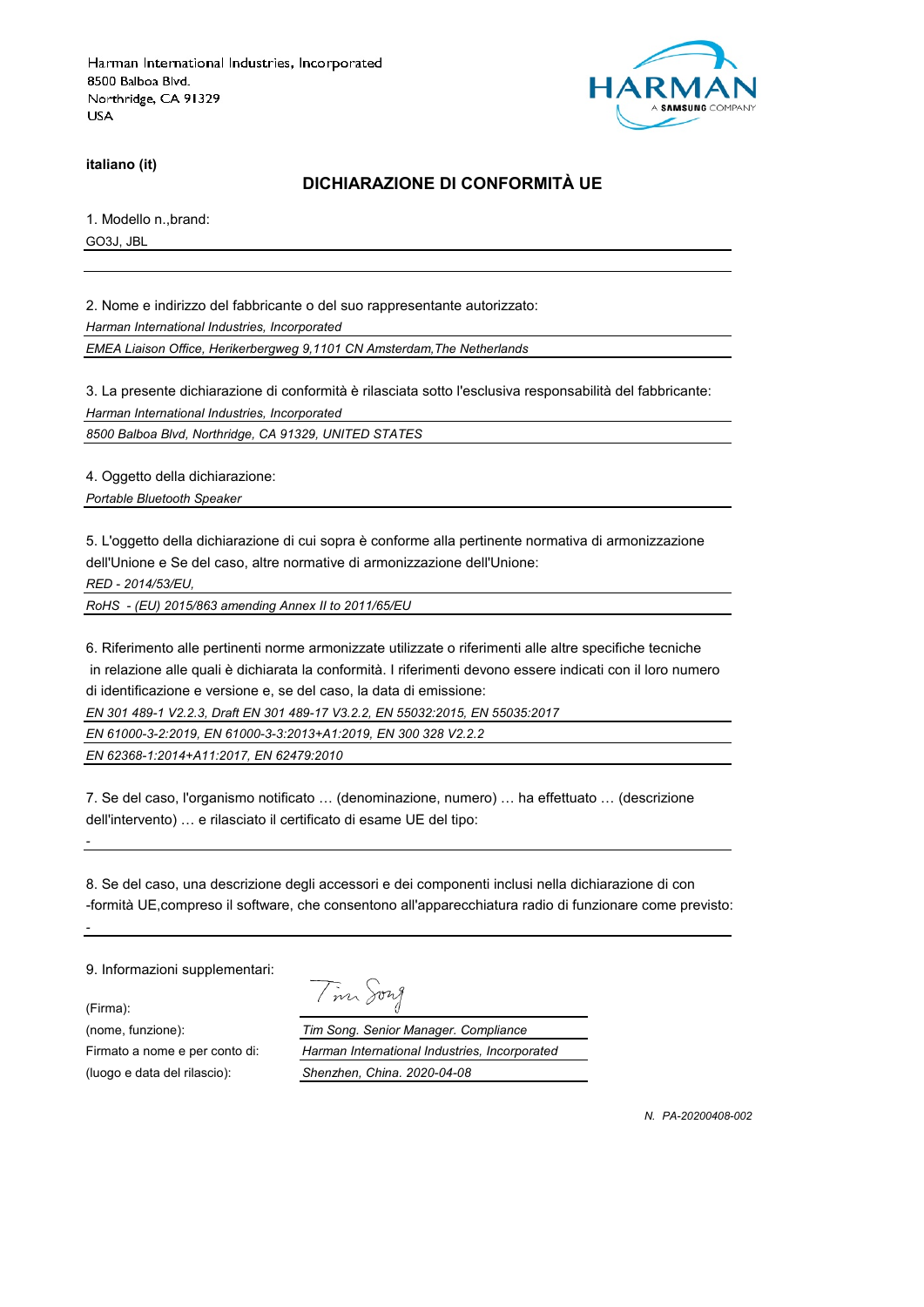

**dansk (da)**

#### **EU-OVERENSSTEMMELSESERKLÆRING**

1. Model nr.,mærke:

GO3J, JBL

2. Navn og adresse på fabrikanten eller dennes bemyndigede repræsentant:

*Harman International Industries, Incorporated*

*EMEA Liaison Office, Herikerbergweg 9,1101 CN Amsterdam,The Netherlands*

3. Denne overensstemmelseserklæring udstedes på fabrikantens ansvar:

*Harman International Industries, Incorporated*

*8500 Balboa Blvd, Northridge, CA 91329, UNITED STATES*

4. Erklæringens genstand:

*Portable Bluetooth Speaker*

5. Genstanden for erklæringen, som beskrevet ovenfor, er i overensstemmelse med den relevante EU-harmoniseringslovgivning og Eventuelt anden EU-harmoniseringslovgivning:

*RED - 2014/53/EU,*

*RoHS - (EU) 2015/863 amending Annex II to 2011/65/EU*

6.Henvisninger til de relevante anvendte harmoniserede standarder eller henvisninger til de andre tekniske specifikationer, som der erklæres overensstemmelse med. Henvisninger angives med deres identifikationsnummer og version og eventuelt udstedelsesdato:

*EN 301 489-1 V2.2.3, Draft EN 301 489-17 V3.2.2, EN 55032:2015, EN 55035:2017*

*EN 61000-3-2:2019, EN 61000-3-3:2013+A1:2019, EN 300 328 V2.2.2*

*EN 62368-1:2014+A11:2017, EN 62479:2010*

7. Hvor det er relevant, det bemyndigede organ … (navn, nummer) har foretaget … (beskrivelse af aktiviteten) … og udstedt EU-typeafprøvningsattest:

8. I givet fald beskrivelse af tilbehør og komponenter, herunder software, som får radioudstyret til at fungere efter hensigten og er dækket af EU-overensstemmelseserklæringen:

9. Supplerende oplysninger:

(Underskrift):

*-*

*-*

(udstedelsessted og -dato): *Shenzhen, China. 2020-04-08*

Tim Song

(navn, stilling) (underskrift): *Tim Song. Senior Manager. Compliance* Underskrevet for og på vegne af: *Harman International Industries, Incorporated*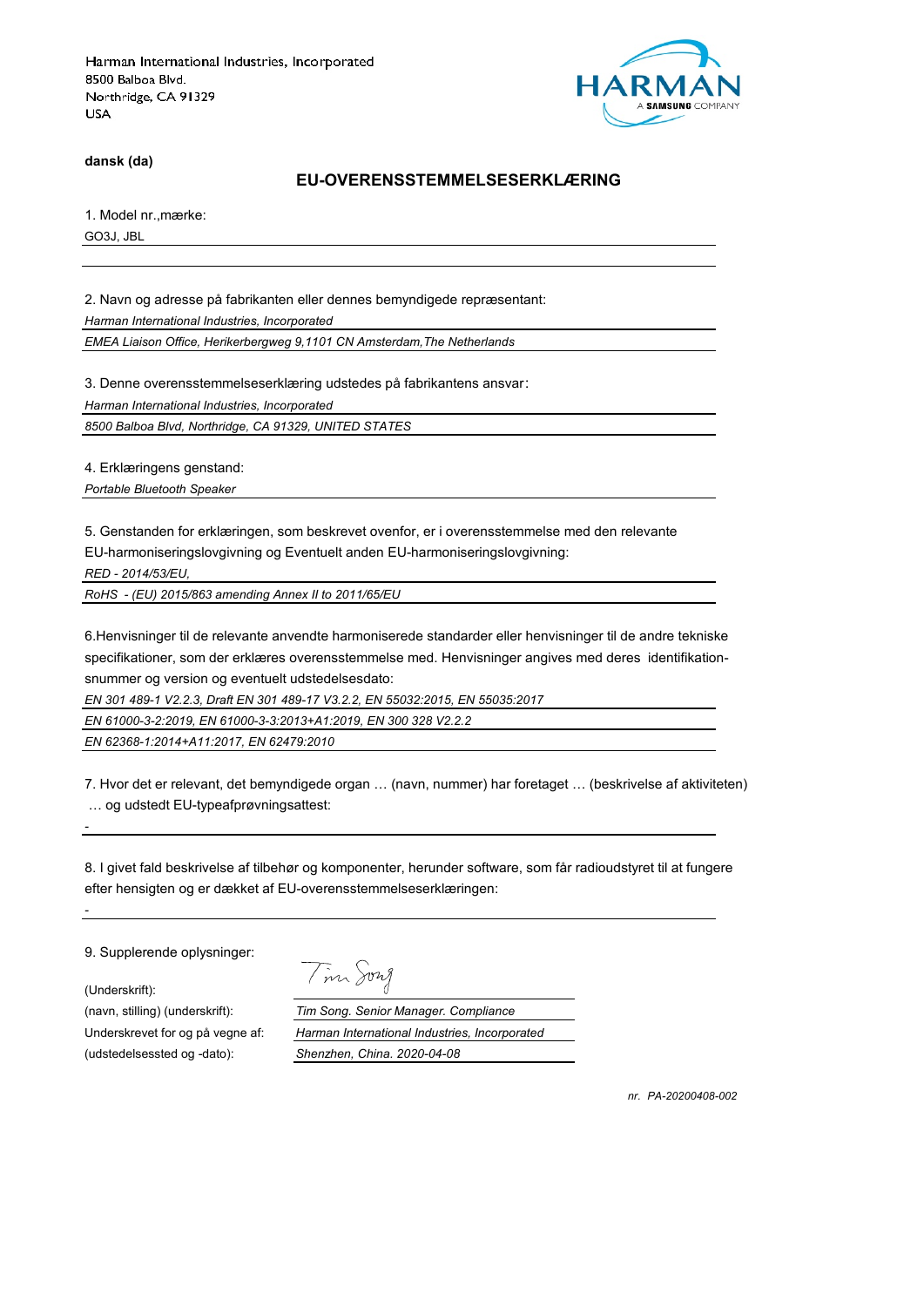

**ελληνικά (el)**

#### **ΔΗΛΩΣΗ ΣΥΜΜΟΡΦΩΣΗΣ ΕΕ**

1. Αριθμός μοντέλου, εμπορικό σήμα: GO3J, JBL

2. Όνομα και διεύθυνση του κατασκευαστή ή του εξουσιοδοτημένου αντιπροσώπου του: *Harman International Industries, Incorporated*

*EMEA Liaison Office, Herikerbergweg 9,1101 CN Amsterdam,The Netherlands*

3. Η παρούσα δήλωση συμμόρφωσης εκδίδεται με αποκλειστική ευθύνη του κατασκευαστή:

*Harman International Industries, Incorporated*

*8500 Balboa Blvd, Northridge, CA 91329, UNITED STATES*

4.Αντικείμενο της δήλωσης:

*Portable Bluetooth Speaker*

5. Ο στόχος της δήλωσης που περιγράφεται παραπάνω είναι σύμφωνος προς τη σχετική ενωσιακή νομοθεσία εναρμόνισης και Άλλη ενωσιακή νομοθεσία εναρμόνισης, κατά περίπτωση *RED - 2014/53/EU,*

*RoHS - (EU) 2015/863 amending Annex II to 2011/65/EU*

6. Αναφορές στα σχετικά εναρμονισμένα πρότυπα που χρησιμοποιούνται ή αναφορές στις λοιπές τεχνικές προδιαγραφές σε σχέση με τις οποίες δηλώνεται η συμμόρφωση. Οι αναφορές πρέπει να απαριθμούνται με τον αριθμό αναγνώρισης και την έκδοση και, κατά περίπτωση, την ημερομηνία δημοσίευσής τους: *EN 301 489-1 V2.2.3, Draft EN 301 489-17 V3.2.2, EN 55032:2015, EN 55035:2017 EN 61000-3-2:2019, EN 61000-3-3:2013+A1:2019, EN 300 328 V2.2.2*

*EN 62368-1:2014+A11:2017, EN 62479:2010*

7.Όπου έχει εφαρμογή, ο κοινοποιημένος οργανισμός … (ονομασία, αριθμός) … πραγματοποίησε (περιγραφή της παρέμβασης) … και εξέδωσε το πιστοποιητικό εξέτασης τύπου ΕΕ:

8.Όπου έχει εφαρμογή, περιγραφή των παρελκόμενων και εξαρτημάτων, συμπεριλαμβανομένου του λογισμικού, που επιτρέπουν στον ραδιοεξοπλισμό να λειτουργεί όπως προβλέπεται και που καλύπτ -N43ονται από τη δήλωση συμμόρφωσης:

Tim Song

9. Συμπληρωματικές πληροφορίες:

(υπογραφή):

*-*

*-*

(τόπος και ημερομηνία έκδοσης): *Shenzhen, China. 2020-04-08*

(όνομα, θέση): *Tim Song. Senior Manager. Compliance* Υπογραφή για λογαριασμό εξ ονόματος: *Harman International Industries, Incorporated*

*ΑΡΙΘ. PA-20200408-002*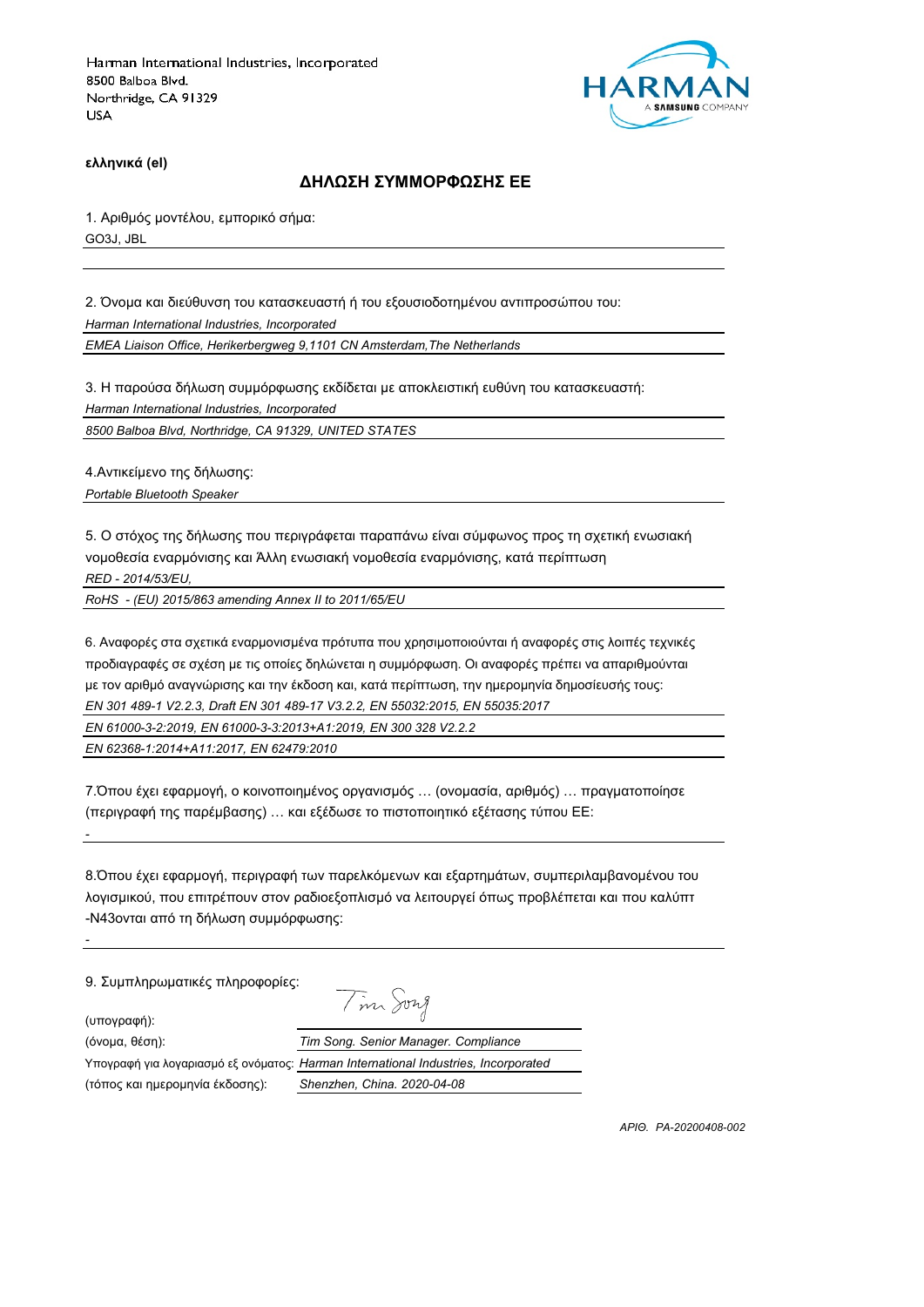

**français (fr)**

## **DECLARATION UE DE CONFORMITE**

1. numéro de modèle,marque: GO3J, JBL

2. Nom et adresse du fabricant ou de son mandataire:

*Harman International Industries, Incorporated*

*EMEA Liaison Office, Herikerbergweg 9,1101 CN Amsterdam,The Netherlands*

3. La présente déclaration de conformité est établie sous la seule responsabilité du fabricant:

*Harman International Industries, Incorporated*

*8500 Balboa Blvd, Northridge, CA 91329, UNITED STATES*

4. Objet de la déclaration:

*Portable Bluetooth Speaker*

5. L'objet de la déclaration décrit ci-dessus est conforme à la législation d'harmonisation de l'Union applicable et Autres législations d'harmonisation de l'Union, s'il y a lieu:

*RED - 2014/53/EU,*

*RoHS - (EU) 2015/863 amending Annex II to 2011/65/EU*

6. Références des normes harmonisées pertinentes appliquées ou des autres spécifications techniques par rapport auxquelles la conformité est déclarée. Il faut indiquer, pour chaque référence, le numéro d'identification, la version et, le cas échéant, la date d'émission:

*EN 301 489-1 V2.2.3, Draft EN 301 489-17 V3.2.2, EN 55032:2015, EN 55035:2017*

*EN 61000-3-2:2019, EN 61000-3-3:2013+A1:2019, EN 300 328 V2.2.2*

*EN 62368-1:2014+A11:2017, EN 62479:2010*

7.S'il y a lieu: l'organisme notifié … (nom, numéro) … a réalisé … (description de l'intervention) … et a délivré le certificat d'examen UE de type:

8.S'il y a lieu, description des accessoires et des éléments (y compris logiciels) qui permettent à l'équipement radioélectrique de fonctionner selon sa destination et qui sont couverts par la déclaration UE de conformité:

9. Informations complémentaires:

(Signature):

*-*

*-*

Tim Song

(nom, fonction): *Tim Song. Senior Manager. Compliance* Signé par et au nom de: *Harman International Industries, Incorporated* (lieu et date d'émission): *Shenzhen, China. 2020-04-08*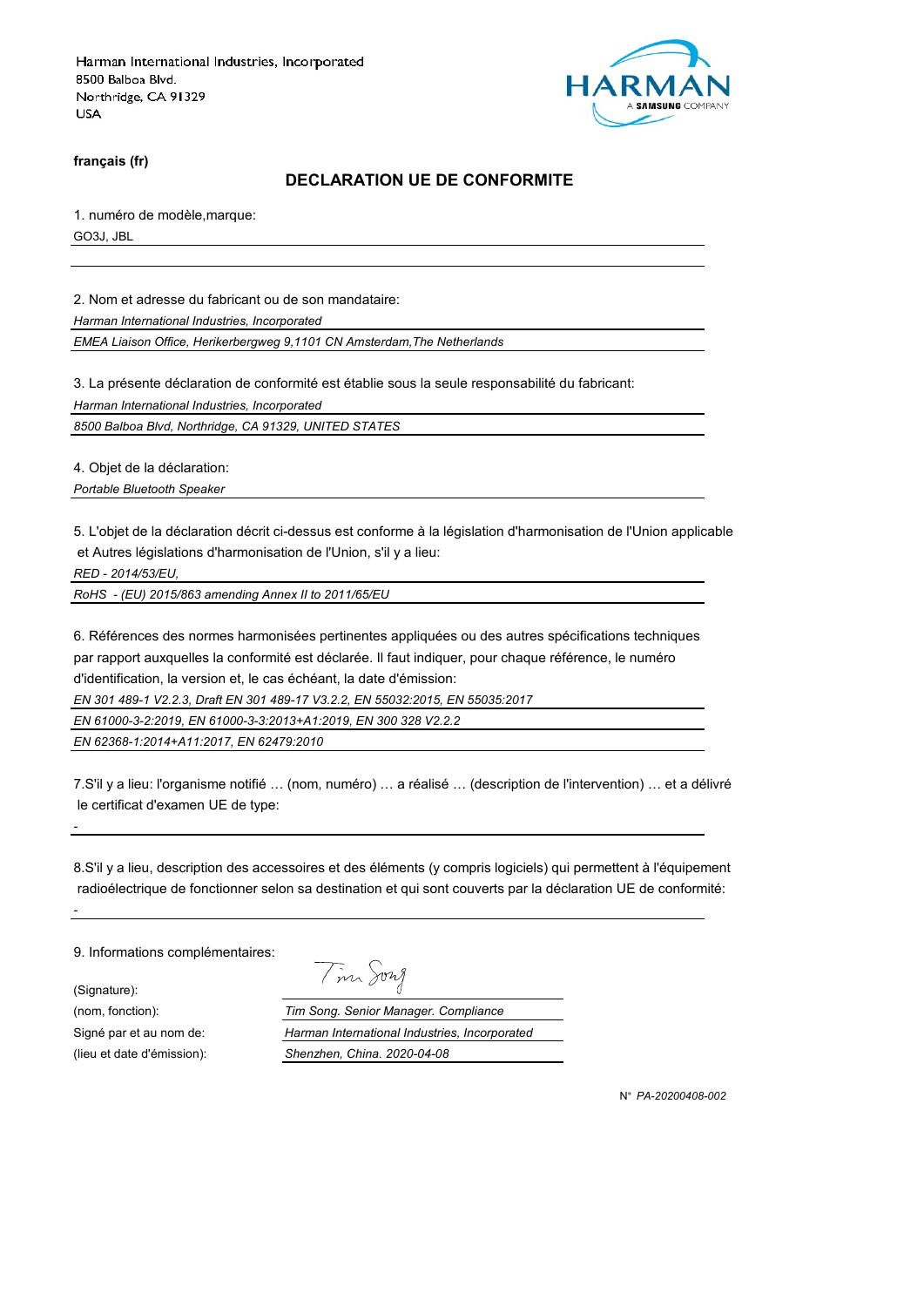

**latviešu valoda (lv)**

# **ES ATBILSTĪBAS DEKLARĀCIJA**

1. Modela Nr.,brand: GO3J, JBL

2. Ražotāja vai viņa pilnvarotā pārstāvja vārds, uzvārds/nosaukums un adrese: *Harman International Industries, Incorporated*

*EMEA Liaison Office, Herikerbergweg 9,1101 CN Amsterdam,The Netherlands*

3. Šī atbilstības deklarācija ir izdota vienīgi uz šāda ražotāja atbildību:

*Harman International Industries, Incorporated*

*8500 Balboa Blvd, Northridge, CA 91329, UNITED STATES*

4. Deklarācijas priekšmets:

*Portable Bluetooth Speaker*

5. Iepriekš aprakstītais deklarācijas priekšmets atbilst attiecīgajam Savienības saskaņotajam tiesību aktam un Citam Savienības saskaņotajam tiesību aktam, ja piemērojams

*RED - 2014/53/EU,*

*RoHS - (EU) 2015/863 amending Annex II to 2011/65/EU*

6. Atsauces uz attiecīgajiem izmantojamiem saskaņotajiem standartiem vai uz citām tehniskajām specifikācijām ,attiecībā uz ko tiek deklarēta atbilstība. Atsauces jāuzskaita ar to identifikācijas numuriem un versijām un attiecīgā gadījumā ar izdošanas datumu:

*EN 301 489-1 V2.2.3, Draft EN 301 489-17 V3.2.2, EN 55032:2015, EN 55035:2017*

*EN 61000-3-2:2019, EN 61000-3-3:2013+A1:2019, EN 300 328 V2.2.2*

*EN 62368-1:2014+A11:2017, EN 62479:2010*

7. Attiecīgā gadījumā paziņotā struktūra … (nosaukums, numurs) … ir veikusi … (darbības apraksts) … un izdevusi ES tipa pārbaudes sertifikātu:

8.Attiecīgā gadījumā palīgierīču un komponentu apraksts, ieskaitot programmatūras aprakstu,kas nodrošina radioiekārtas paredzēto darbību un uz ko attiecas ES atbilstības deklarācija:

9. Papildinformācija:

(Paraksts):

*-*

*-*

(izdošanas vieta un datums): *Shenzhen, China. 2020-04-08*

Tim Song

(vārds, uzvārds, amats): *Tim Song. Senior Manager. Compliance* Parakstīts šādas personas vārdā: *Harman International Industries, Incorporated*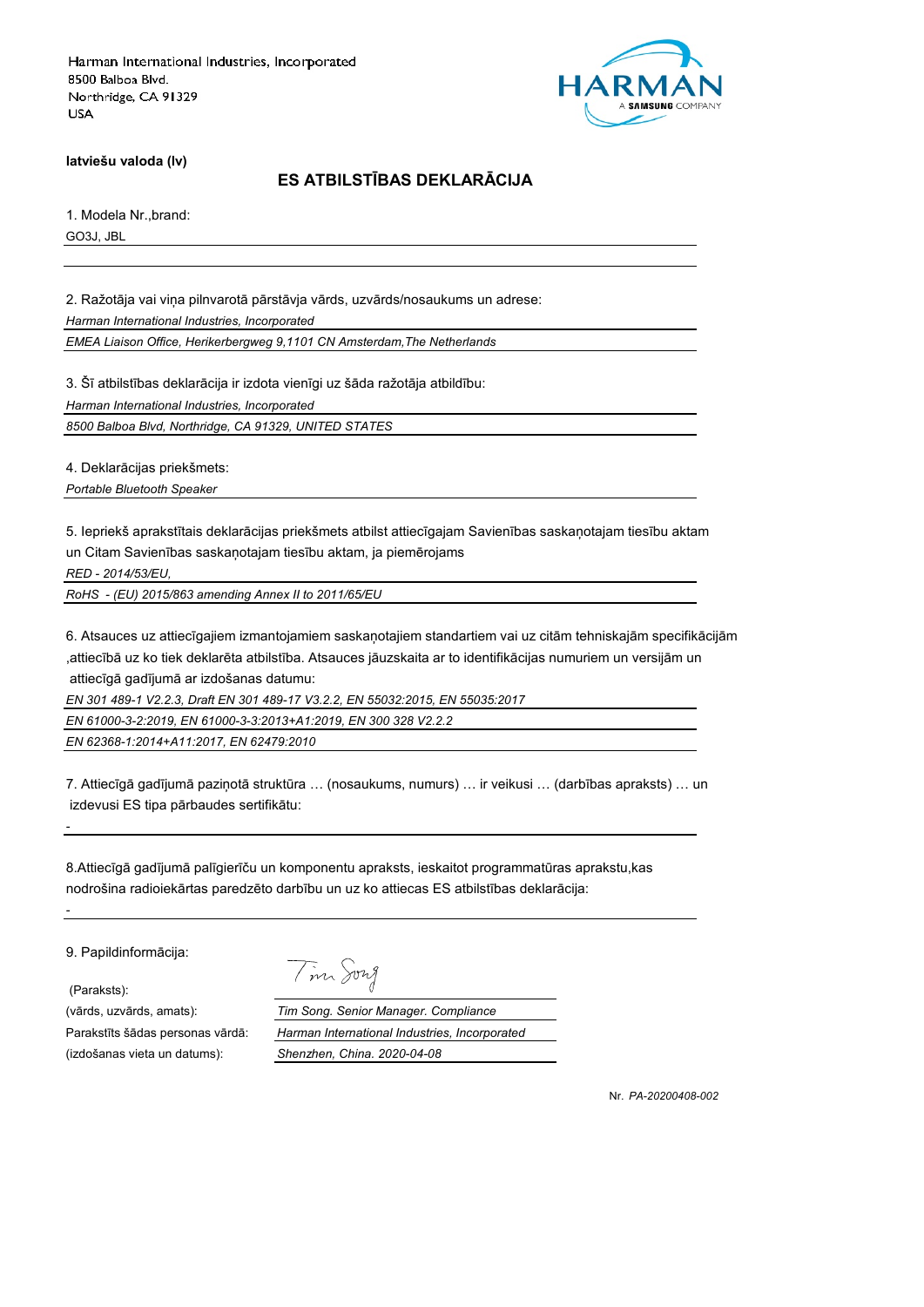

**lietuvių kalba (lt)**

## **ES ATITIKTIES DEKLARACIJA**

1. Modelio Nr., Prekės ženklas:

GO3J, JBL

2. Gamintojo arba jo įgaliotojo atstovo pavadinimas ir adresas:

*Harman International Industries, Incorporated*

*EMEA Liaison Office, Herikerbergweg 9,1101 CN Amsterdam,The Netherlands*

3. Ši atitikties deklaracija išduota tik gamintojo atsakomybe:

*Harman International Industries, Incorporated*

*8500 Balboa Blvd, Northridge, CA 91329, UNITED STATES*

4. Deklaracijos objektas:

*Portable Bluetooth Speaker*

5. Pirmiau aprašytas deklaracijos objektas atitinka susijusius derinamuosius Sąjungos teisės aktus ir kitus derinamuosius Sąjungos teisės aktus, jeigu taikoma.

*RED - 2014/53/EU,*

*RoHS - (EU) 2015/863 amending Annex II to 2011/65/EU*

6. Nuorodos į susijusius taikytus darniuosius standartus arba kitas technines specifikacijas, pagal kurias buvo deklaruota atitiktis. Nuorodos turi būti išvardijamos nurodant jų identifikacinius numerius,ersijas ir, kai taikoma, paskelbimo datas:

*EN 301 489-1 V2.2.3, Draft EN 301 489-17 V3.2.2, EN 55032:2015, EN 55035:2017*

*EN 61000-3-2:2019, EN 61000-3-3:2013+A1:2019, EN 300 328 V2.2.2*

*EN 62368-1:2014+A11:2017, EN 62479:2010*

7. Kai taikytina, notifikuotoji įstaiga … (pavadinimas, numeris)… atliko… (dalyvavimo procese aprašymas) ir išdavė ES tipo tyrimo sertifikatą:

8. Kai taikytina, pagalbinių įtaisų ir komponentų, įskaitant programinę įrangą, kurie leidžia radijo įrenginiams veikti pagal paskirtį ir yra įtraukti į ES atitikties deklaraciją, aprašas:

9. Papildoma informacija:

(Parašas):

*-*

*-*

(išdavimo data ir vieta): *Shenzhen, China. 2020-04-08*

Tim Song

(vardas ir pavardė, pareigos): *Tim Song. Senior Manager. Compliance* Už ką ir kieno vardu pasirašyta: *Harman International Industries, Incorporated*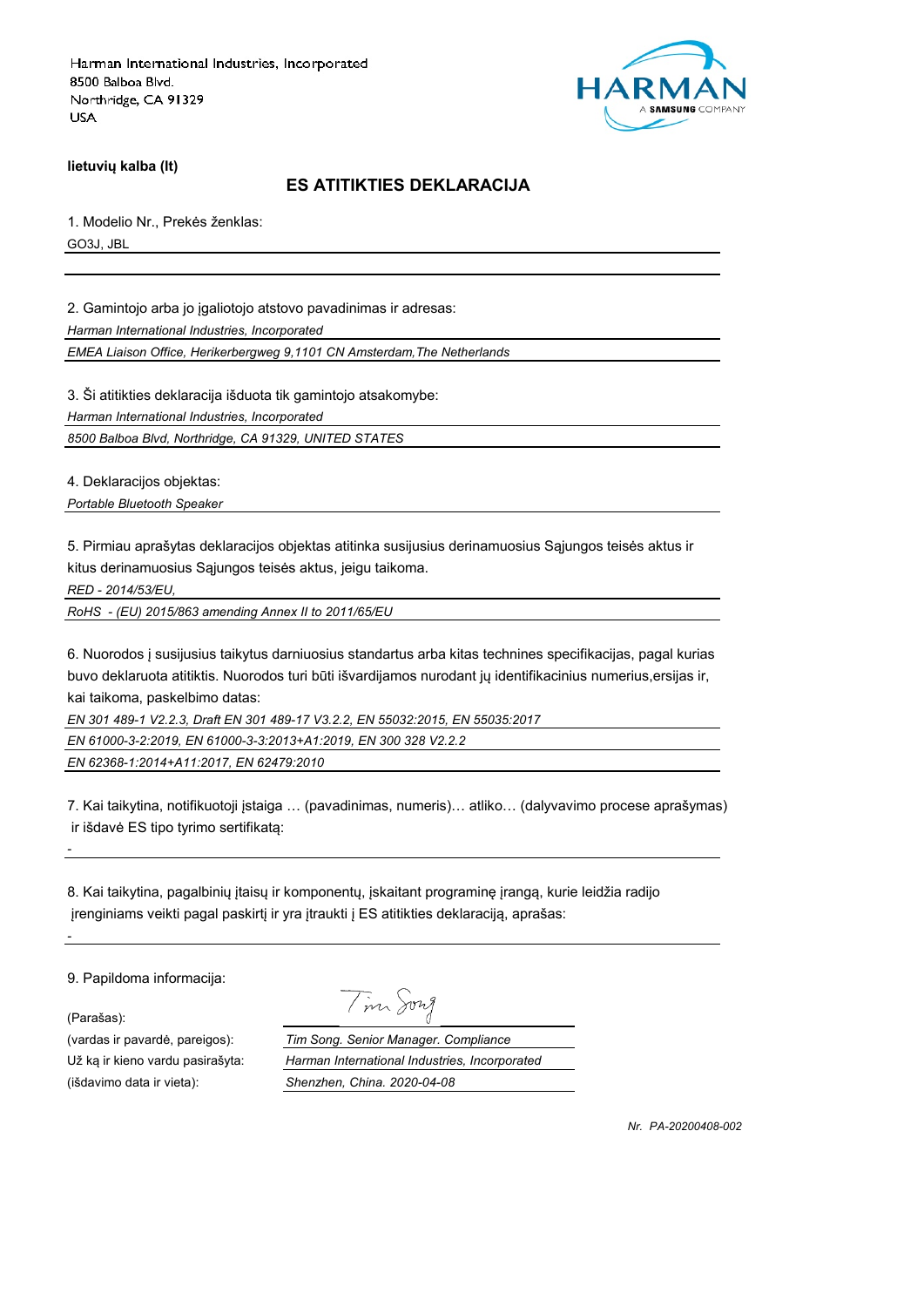

**Nederlands (nl)**

#### **EU-CONFORMITEITSVERKLARING**

1.Model nr.,Merk: GO3J, JBL

2. Naam en adres van de fabrikant of zijn gemachtigde:

*Harman International Industries, Incorporated*

*EMEA Liaison Office, Herikerbergweg 9,1101 CN Amsterdam,The Netherlands*

3. Deze conformiteitsverklaring wordt afgegeven onder volledige verantwoordelijkheid van de fabrikant: *Harman International Industries, Incorporated*

*8500 Balboa Blvd, Northridge, CA 91329, UNITED STATES*

4. Voorwerp van de verklaring:

*Portable Bluetooth Speaker*

5.Het hierboven beschreven voorwerp van de verklaring is in overeenstemming met de desbetreffende harmonisatiewetgeving van de Unie en andere harmonisatiewetgeving van de Unie, indien van toepassing: *RED - 2014/53/EU,*

*RoHS - (EU) 2015/863 amending Annex II to 2011/65/EU*

6. Vermelding van de toegepaste relevante geharmoniseerde normen of van de andere technische specificaties waarop de conformiteitsverklaring betrekking heeft. Bij de opgave van de referenties moeten het identificatie nummer en de versie en, in voorkomend geval, de datum van publicatie worden vermeld:

*EN 301 489-1 V2.2.3, Draft EN 301 489-17 V3.2.2, EN 55032:2015, EN 55035:2017*

*EN 61000-3-2:2019, EN 61000-3-3:2013+A1:2019, EN 300 328 V2.2.2*

*EN 62368-1:2014+A11:2017, EN 62479:2010*

7.(Indien van toepassing) De aangemelde instantie … (naam, nummer) … heeft een … (beschrijving van de werkzaamheden) … uitgevoerd en het certificaat van EU-typeonderzoek … afgegeven:

8. Indien van toepassing, beschrijving van de accessoires en onderdelen, die het mogelijk maken dat de radioapparatuur functioneert zoals bedoeld en die onder de EU-conformiteitsverklaring vallen:

9. Aanvullende informatie:

(Handtekening):

*-*

*-*

Tim Song

(naam, functie): *Tim Song. Senior Manager. Compliance* Ondertekend voor en namens: *Harman International Industries, Incorporated* (plaats en datum van afgifte): *Shenzhen, China. 2020-04-08*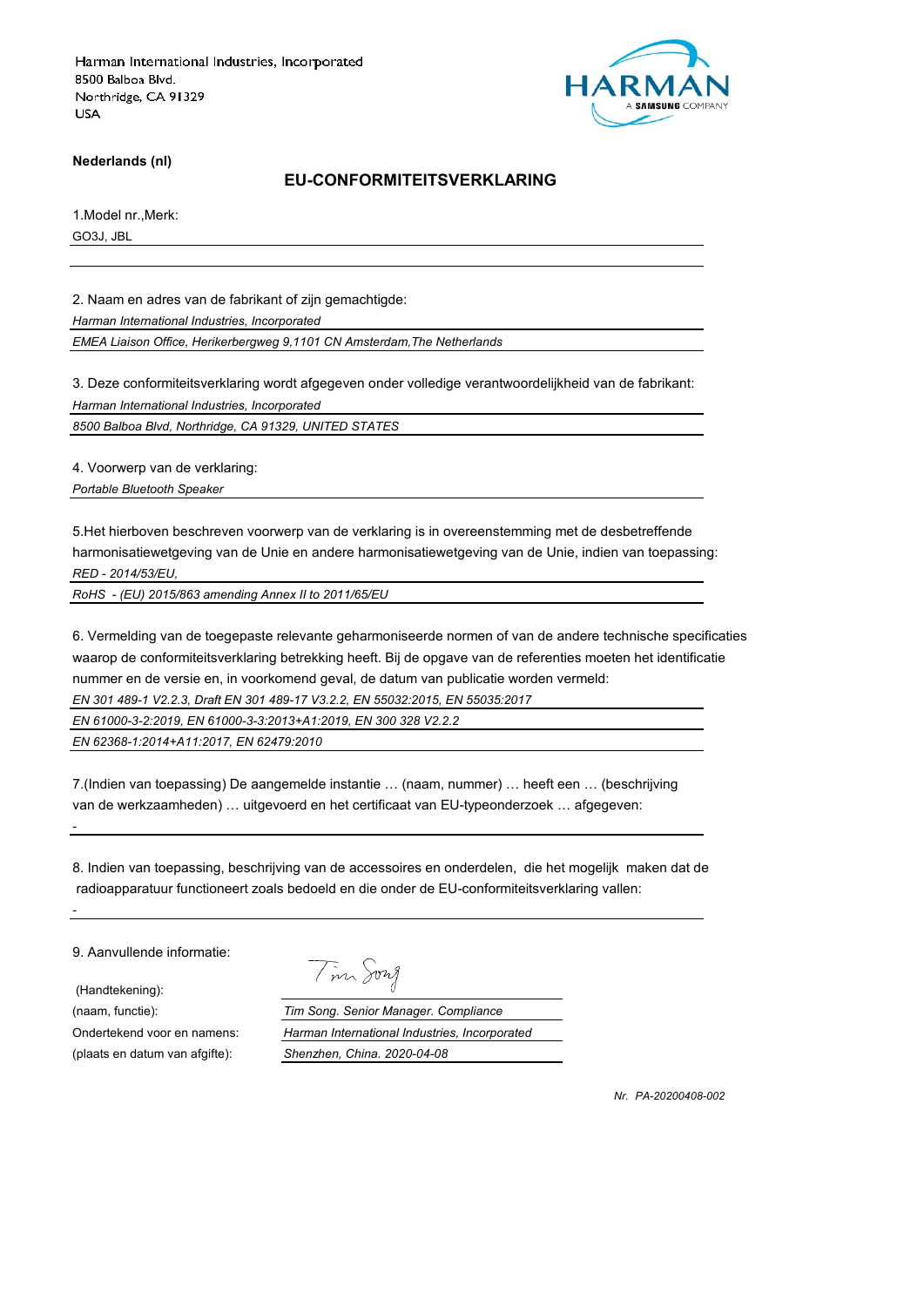

**Română (ro)**

#### **DECLARAȚIA UE DE CONFORMITATE**

1. Număr model, marcă:

GO3J, JBL

2. Denumirea și adresa producătorului sau a reprezentantului său autorizat: *Harman International Industries, Incorporated*

*EMEA Liaison Office, Herikerbergweg 9,1101 CN Amsterdam,The Netherlands*

3. Prezenta declarație de conformitate este emisă pe răspunderea exclusivă a producătorului:

*Harman International Industries, Incorporated*

*8500 Balboa Blvd, Northridge, CA 91329, UNITED STATES*

4.Obiectul declarației:

*Portable Bluetooth Speaker*

5. Obiectul declarației descris mai sus este în conformitate cu legislația relevantă de armonizare a Uniunii: și După caz, alte acte din legislația de armonizare a Uniunii

*RED - 2014/53/EU,*

*RoHS - (EU) 2015/863 amending Annex II to 2011/65/EU*

6. Trimiterile la standardele armonizate relevante folosite sau trimiterile la alte specificații tehnice în legătură cu care se declară conformitatea. Referințele sunt enumerate împreună cu numerele de identificare și cu versiunea acestora precum și cu data eliberării, după caz:

*EN 301 489-1 V2.2.3, Draft EN 301 489-17 V3.2.2, EN 55032:2015, EN 55035:2017*

*EN 61000-3-2:2019, EN 61000-3-3:2013+A1:2019, EN 300 328 V2.2.2*

*EN 62368-1:2014+A11:2017, EN 62479:2010*

7. După caz, organismul notificat … (denumire, număr) ... a efectuat … (descrierea intervenției) și a emis certificatul de examinare UE de tip:

8. După caz, o descriere a accesoriilor și componentelor, inclusiv a produselor software, care permit echipamentelor radio să funcționeze corespunzător și care sunt incluse în declarația de conformitate:

9. Informații suplimentare:

(Semnătura):

*-*

*-*

Tim Song

(numele, funcția) : *Tim Song. Senior Manager. Compliance* Semnat pentru și în numele: *Harman International Industries, Incorporated* (locul și data emiterii): *Shenzhen, China. 2020-04-08*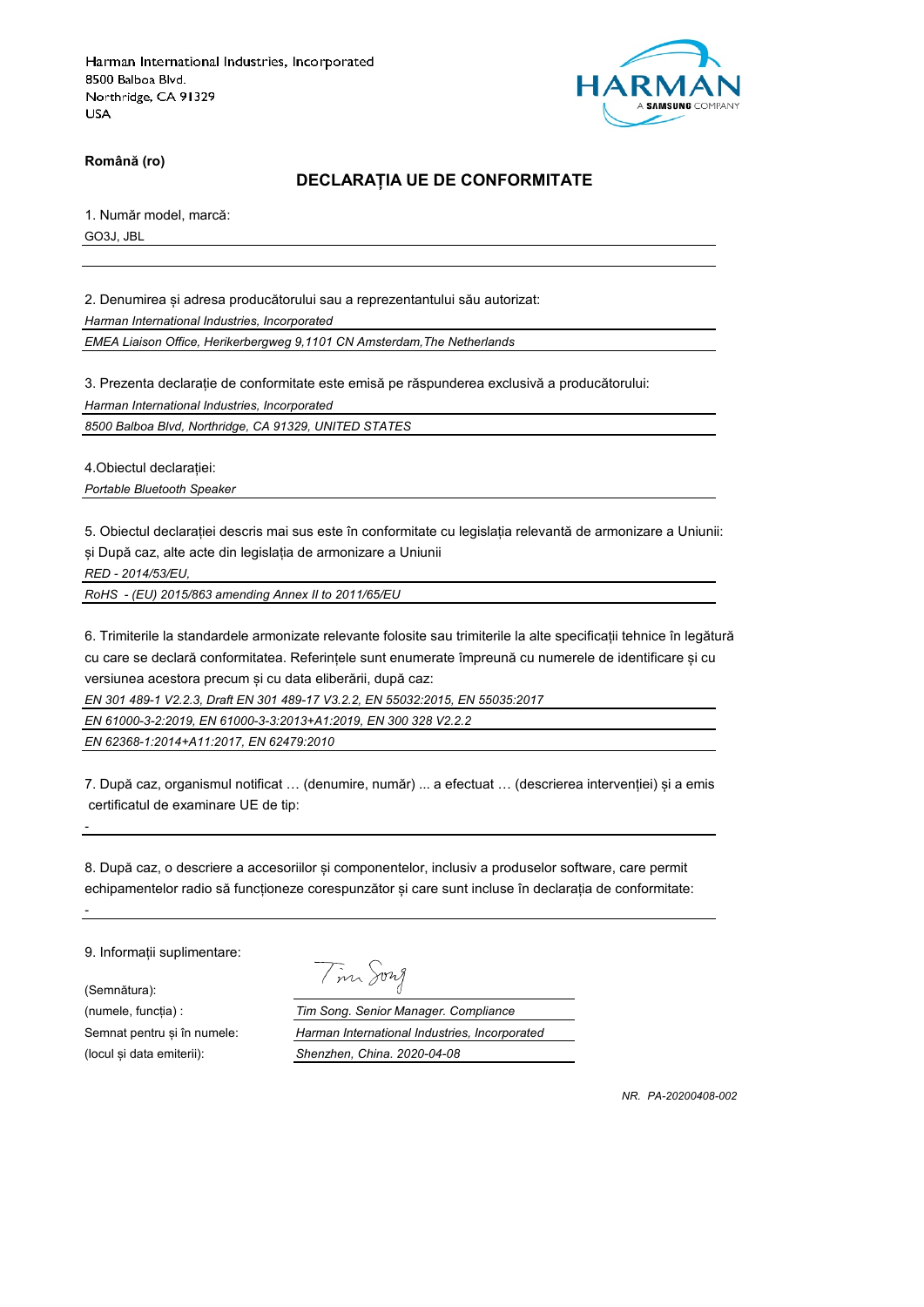

**Suomi (fi)**

#### **EU-VAATIMUSTENMUKAISUUSVAKUUTUS**

1. Malli nro.,merkki:

GO3J, JBL

2. Valmistajan tai sen valtuutetun edustajan nimi ja osoite:

*Harman International Industries, Incorporated*

*EMEA Liaison Office, Herikerbergweg 9,1101 CN Amsterdam,The Netherlands*

3. Tämä vaatimustenmukaisuusvakuutus on annettu valmistajan yksinomaisella vastuulla:

*Harman International Industries, Incorporated*

*8500 Balboa Blvd, Northridge, CA 91329, UNITED STATES*

4. Vakuutuksen kohde:

*Portable Bluetooth Speaker*

5. Edellä kuvattu vakuutuksen kohde on asiaa koskevan unionin yhdenmukaistamislainsäädännön vaatimusten mukainen ja Muu unionin yhdenmukaistamissäädös (tapauksen mukaan):

*RED - 2014/53/EU,*

*RoHS - (EU) 2015/863 amending Annex II to 2011/65/EU*

6. Viittaus niihin asiaankuuluviin yhdenmukaistettuihin standardeihin, joita on käytetty, tai viittaus muihin teknisiin eritelmiin, joiden perusteella vaatimustenmukaisuusvakuutus on annettu. Viittausten luettelossa on mainittava niiden tunnistenumero ja versio ja tapauksen mukaan antopäivä:

*EN 301 489-1 V2.2.3, Draft EN 301 489-17 V3.2.2, EN 55032:2015, EN 55035:2017*

*EN 61000-3-2:2019, EN 61000-3-3:2013+A1:2019, EN 300 328 V2.2.2*

*EN 62368-1:2014+A11:2017, EN 62479:2010*

7. Tapauksen mukaan ilmoitettu laitos … (nimi, numero) … suoritti … (toimenpiteen kuvaus) … ja antoi EU-tyyppitarkastustodistuksen: …

8. Tapauksen mukaan kuvaus lisälaitteista ja osista, myös ohjelmistoista, jotka mahdollistavat radiolaitteen käyttötarkoituksen mukaisen käytön ja jotka EU-vaatimustenmukaisuusvakuutus kattaa:

9. Lisätietoja:

*-*

*-*

(allekirjoitus):

Tim Song

(nimi, tehtävä): *Tim Song. Senior Manager. Compliance* Seuraavan puolesta allekirjoittanut: *Harman International Industries, Incorporated* (antamispaikka ja -päivämäärä): *Shenzhen, China. 2020-04-08*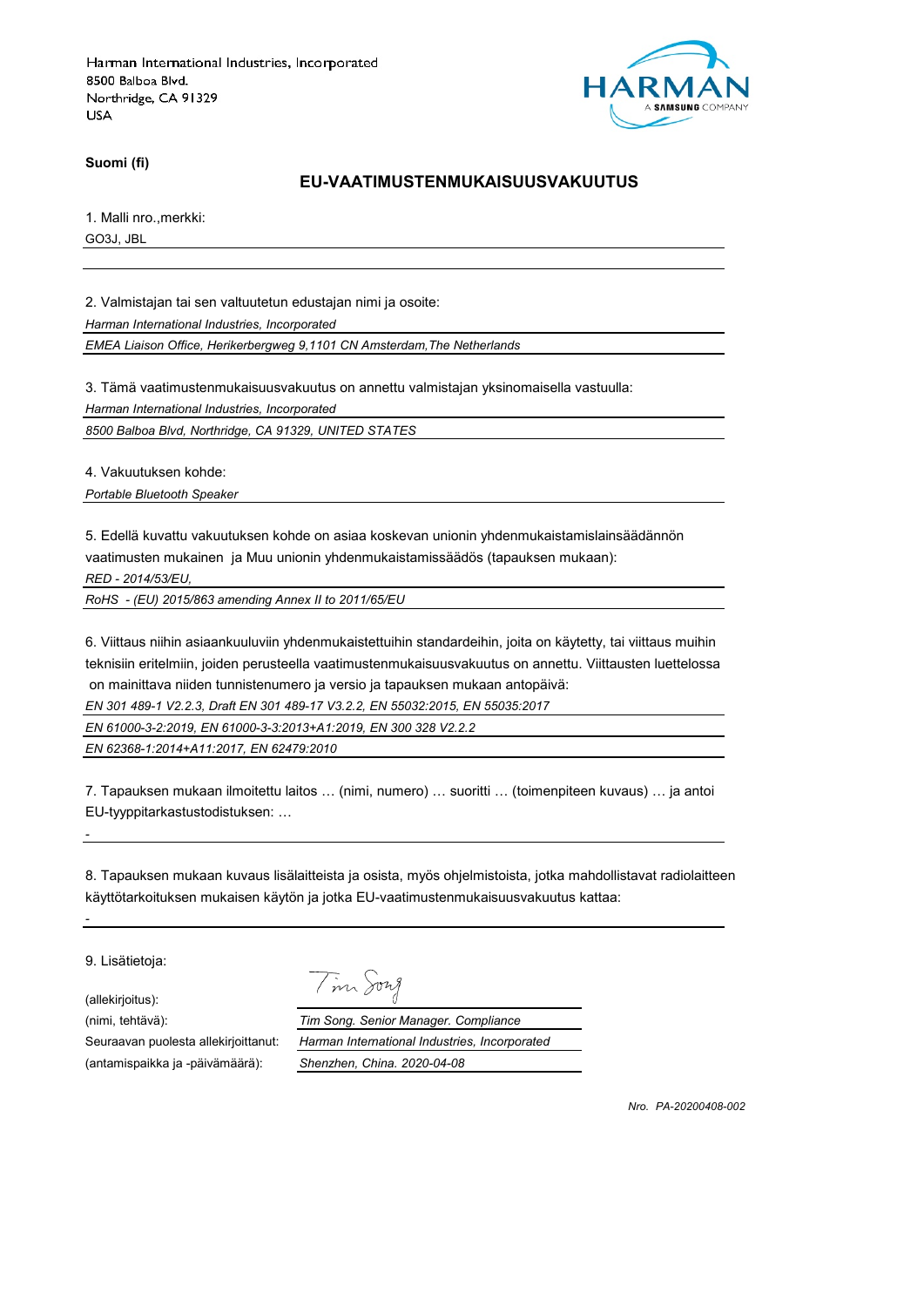

**magyar (hu)**

# **EU-MEGFELELŐSÉGI NYILATKOZAT**

1.Modellazonosító,márka: GO3J, JBL

2. A gyártó vagy meghatalmazott képviselőjének neve és címe: *Harman International Industries, Incorporated*

*EMEA Liaison Office, Herikerbergweg 9,1101 CN Amsterdam,The Netherlands*

3. Ezt a megfelelőségi nyilatkozatot a gyártó kizárólagos felelőssége mellett adják ki:

*Harman International Industries, Incorporated*

*8500 Balboa Blvd, Northridge, CA 91329, UNITED STATES*

4. A nyilatkozat tárgya:

*Portable Bluetooth Speaker*

5. A fent ismertetett nyilatkozat tárgya megfelel a vonatkozó uniós harmonizációs jogszabályoknak és adott esetben egyéb uniós harmonizációs jogszabály

*RED - 2014/53/EU,*

*RoHS - (EU) 2015/863 amending Annex II to 2011/65/EU*

6.Az alkalmazott harmonizált szabványokra való hivatkozás vagy az azokra az egyéb műszaki előírásokra való hivatkozás, amelyekkel kapcsolatban megfelelőségi nyilatkozatot tetteké. A hivatkozásokat az azonosító számokkal együtt és a megfelelő verzió feltüntetésével kell megadni, adott esetben a kiállítás dátumával együtt: *EN 301 489-1 V2.2.3, Draft EN 301 489-17 V3.2.2, EN 55032:2015, EN 55035:2017*

*EN 61000-3-2:2019, EN 61000-3-3:2013+A1:2019, EN 300 328 V2.2.2*

*EN 62368-1:2014+A11:2017, EN 62479:2010*

7.A(z) ... (nevű, számú)… bejelentett szervezet adott esetben elvégezte a(z) … (a beavatkozás ismertetése) …, és a következő EU-típusvizsgálati tanúsítványt adta ki:

8. Adott esetben a tartozékok és alkatrészek leírása, ideértve a rádióberendezés rendeltetésszerű használatát lehetővé tévő és az EU-megfelelőségi nyilatkozat hatályába tartozó szoftvereket is:

9. További információk:

(aláírás):

*-*

*-*

(a kiállítás helye és dátuma): *Shenzhen, China. 2020-04-08*

Tim Song

(név, beosztás): *Tim Song. Senior Manager. Compliance* nevében megbízásából írták alá: *Harman International Industries, Incorporated*

*PA-20200408-002 . SZ*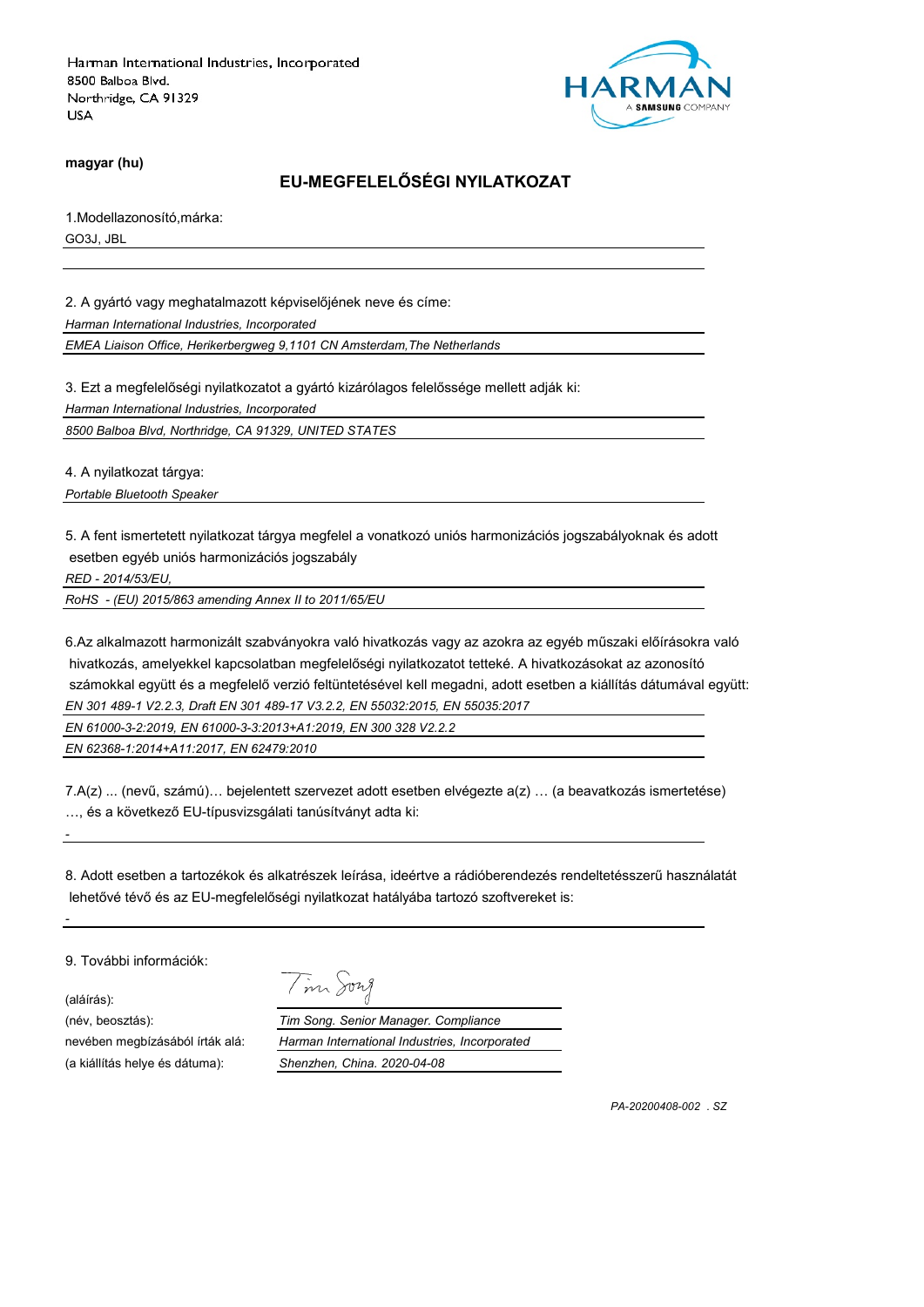

**polski (pl)**

## **DEKLARACJA ZGODNOŚCI UE**

1. Nazwa modelu,Marka: GO3J, JBL

2. Nazwa i adres producenta lub jego upoważnionego przedstawiciela: *Harman International Industries, Incorporated*

*EMEA Liaison Office, Herikerbergweg 9,1101 CN Amsterdam,The Netherlands*

3. Niniejszą deklarację zgodności wydaje się na wyłączną odpowiedzialność producenta:

*Harman International Industries, Incorporated*

*8500 Balboa Blvd, Northridge, CA 91329, UNITED STATES*

4. Przedmiot deklaracji:

*Portable Bluetooth Speaker*

5.Wymieniony powyżej przedmiot niniejszej deklaracji jest zgodny z odnośnymi wymaganiami unijnego prawodawstwa harmonizacyjnego i innym unijnym prawodawstwem harmonizacyjnym, w stosownych przypadkach:

*RED - 2014/53/EU,*

*-*

*-*

*RoHS - (EU) 2015/863 amending Annex II to 2011/65/EU*

6. Odwołania do odnośnych norm zharmonizowanych, które zastosowano, lub do innych specyfikacji technicznych,w stosunku do których deklarowana jest zgodność. Odwołania muszą być podane wraz z ich numerami identyfika cyjnymi i wersjami oraz w stosownych przypadkach z datą wydania: *EN 301 489-1 V2.2.3, Draft EN 301 489-17 V3.2.2, EN 55032:2015, EN 55035:2017*

*EN 61000-3-2:2019, EN 61000-3-3:2013+A1:2019, EN 300 328 V2.2.2*

*EN 62368-1:2014+A11:2017, EN 62479:2010*

7. W stosownych przypadkach, jednostka notyfikowana … (nazwa, numer) … przeprowadziła … (opis interwencji) … i wydała certyfikat badania typu UE:

8.W stosownych przypadkach, opis elementów dodatkowych lub komponentów, w tym oprogramowania , które umoż liwiają działanie urządzenia radiowego zgodnie z przeznaczeniem i które są objęte deklaracją zgodności UE:

9. Informacie dodatkowe:

 (podpis): (miejsce i data wydania): *Shenzhen, China. 2020-04-08*

Tim Song

(imię i nazwisko, stanowisko): *Tim Song. Senior Manager. Compliance*

Podpisano w imieniu: *Harman International Industries, Incorporated*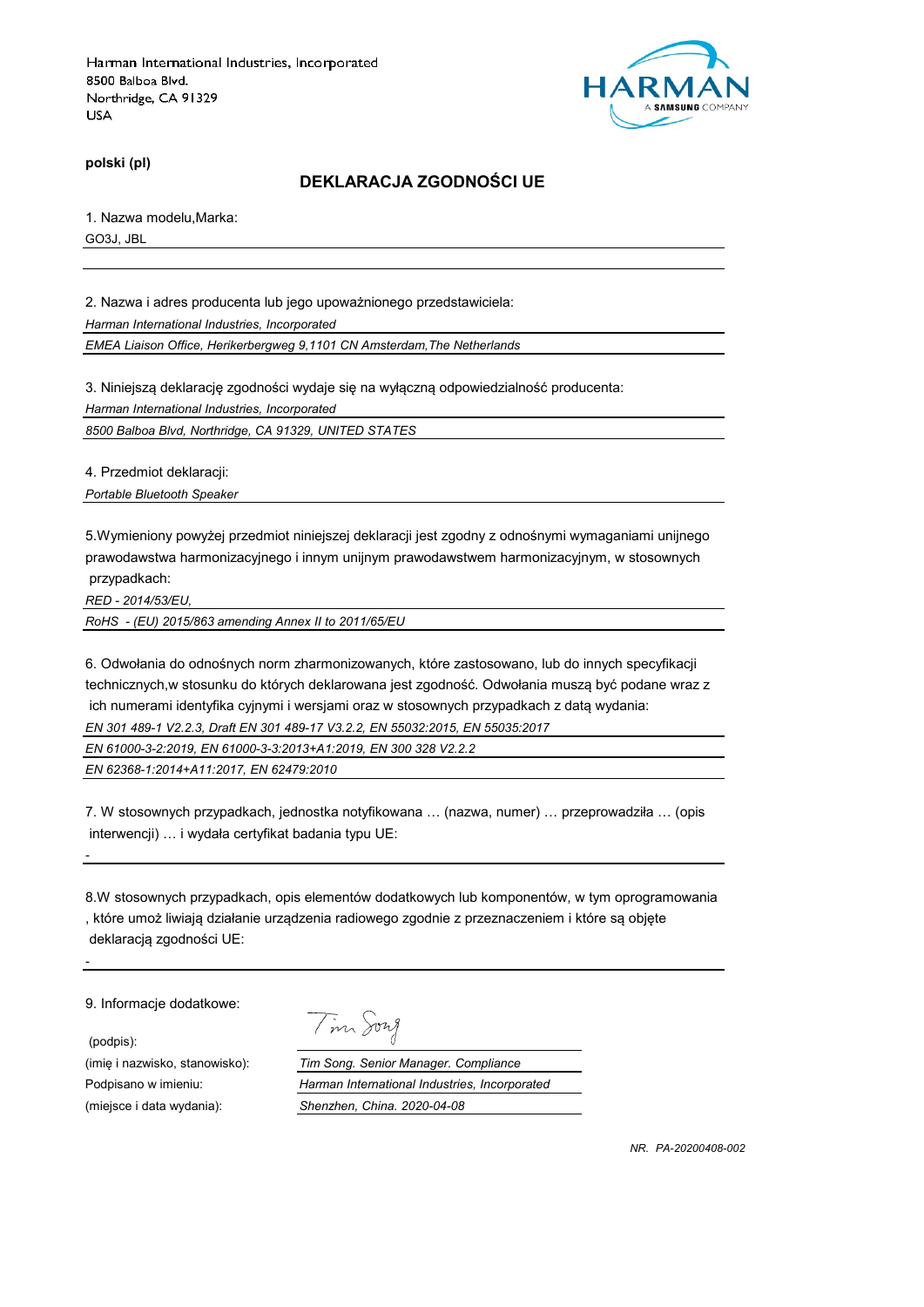

**slovenčina (sk)**

## **EÚ VYHLÁSENIE O ZHODE**

1.Číslo modelu,brand: GO3J, JBL

2. Meno a adresa výrobcu alebo jeho splnomocneného zástupcu:

*Harman International Industries, Incorporated*

*EMEA Liaison Office, Herikerbergweg 9,1101 CN Amsterdam,The Netherlands*

3. Toto vyhlásenie o zhode sa vydáva na výhradnú zodpovednosť výrobcu.:

*Harman International Industries, Incorporated*

*8500 Balboa Blvd, Northridge, CA 91329, UNITED STATES*

4.Predmet vyhlásenia:

*Portable Bluetooth Speaker*

5. Uvedený predmet vyhlásenia je v zhode s príslušnými harmonizačnými právnymi predpismi Únie a Prípadne ďalšie harmonizačné právne predpisy Únie:

*RED - 2014/53/EU,*

*RoHS - (EU) 2015/863 amending Annex II to 2011/65/EU*

6. Odkazy na príslušné použité harmonizované normy alebo odkazy na iné technické špecifikácie, v súvislosti s ktorými sa zhoda vyhlasuje. V rámci odkazov sa musí uviesť identifikačné číslo a verzia a prípadne dátum vydania:

*EN 301 489-1 V2.2.3, Draft EN 301 489-17 V3.2.2, EN 55032:2015, EN 55035:2017*

*EN 61000-3-2:2019, EN 61000-3-3:2013+A1:2019, EN 300 328 V2.2.2*

*EN 62368-1:2014+A11:2017, EN 62479:2010*

7. Prípadne: notifikovaný orgán … (názov, číslo) … vykonal … (opis zásahu) … a vydal certifikát EÚ skúšky typu:

8. V príslušných prípadoch opis príslušenstva a komponentov vrátane softvéru, ktoré umožňujú rádiovému zariadeniu fungovať v súlade so zamýšľaným účelom, a na ktoré sa vzťahuje EÚ vyhlásenie o zhode:

9. Doplňujúce informácie:

(podpis):

*-*

*-*

Tim Song

(meno, funkcia): *Tim Song. Senior Manager. Compliance* Podpísané za a v mene: *Harman International Industries, Incorporated* (miesto a dátum vydania): *Shenzhen, China. 2020-04-08*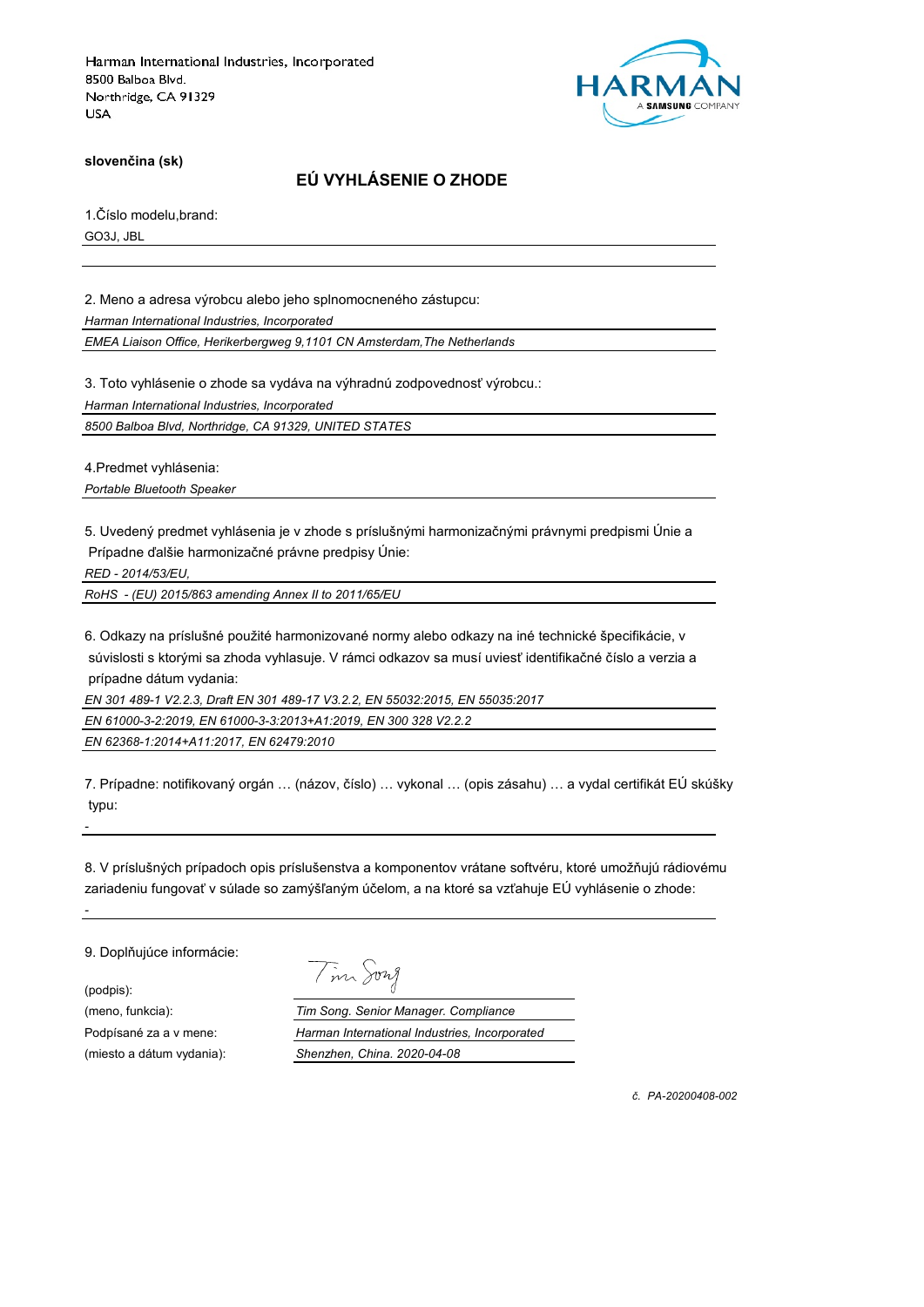

**svenska (sv)**

# **EU-FÖRSÄKRAN OM ÖVERENSSTÄMMELSE**

1. Modell nr.,varumärke**:** GO3J, JBL

2. Namn på och adress till tillverkaren eller dennes representant:

*Harman International Industries, Incorporated*

*EMEA Liaison Office, Herikerbergweg 9,1101 CN Amsterdam,The Netherlands*

3. Denna försäkran om överensstämmelse utfärdas på tillverkarens eget ansvar:

*Harman International Industries, Incorporated*

*8500 Balboa Blvd, Northridge, CA 91329, UNITED STATES*

4. Föremål för försäkran:

*Portable Bluetooth Speaker*

5. Föremålet för försäkran ovan överensstämmer med den relevanta unionslagstiftningen om harmon -isering och Annan harmoniserad unionslagstiftning i förekommande fall

*RED - 2014/53/EU,*

*RoHS - (EU) 2015/863 amending Annex II to 2011/65/EU*

6.Hänvisningar till de relevanta harmoniserade standarder som använts eller hänvisningar till andra tekniska specifikationer enligt vilka överensstämmelsen försäkras. Hänvisningar måste förtecknas tillsammans med identifieringsnummer och version och i förekommande fall datum för utfärdande:

*EN 301 489-1 V2.2.3, Draft EN 301 489-17 V3.2.2, EN 55032:2015, EN 55035:2017*

*EN 61000-3-2:2019, EN 61000-3-3:2013+A1:2019, EN 300 328 V2.2.2*

*EN 62368-1:2014+A11:2017, EN 62479:2010*

7. I tillämpliga fall: det anmälda organet ... (namn, nummer) ... har utfört ... (beskrivning av åtgärd) ... och utfärdat EU- typprovningsintyg:

8. I förekommande fall en beskrivning av tillbehör och komponenter, inklusive programvara, som gör det möjligt för radioutrustningen att fungera som avsett och som täcks av en EU-försäkran om överensstämmelse:

9. Ytterligare information:

(namnteckning):

*-*

*-*

Tim Song

(namn, befattning): *Tim Song. Senior Manager. Compliance* Undertecknat för: *Harman International Industries, Incorporated* (ort och datum) *Shenzhen, China. 2020-04-08*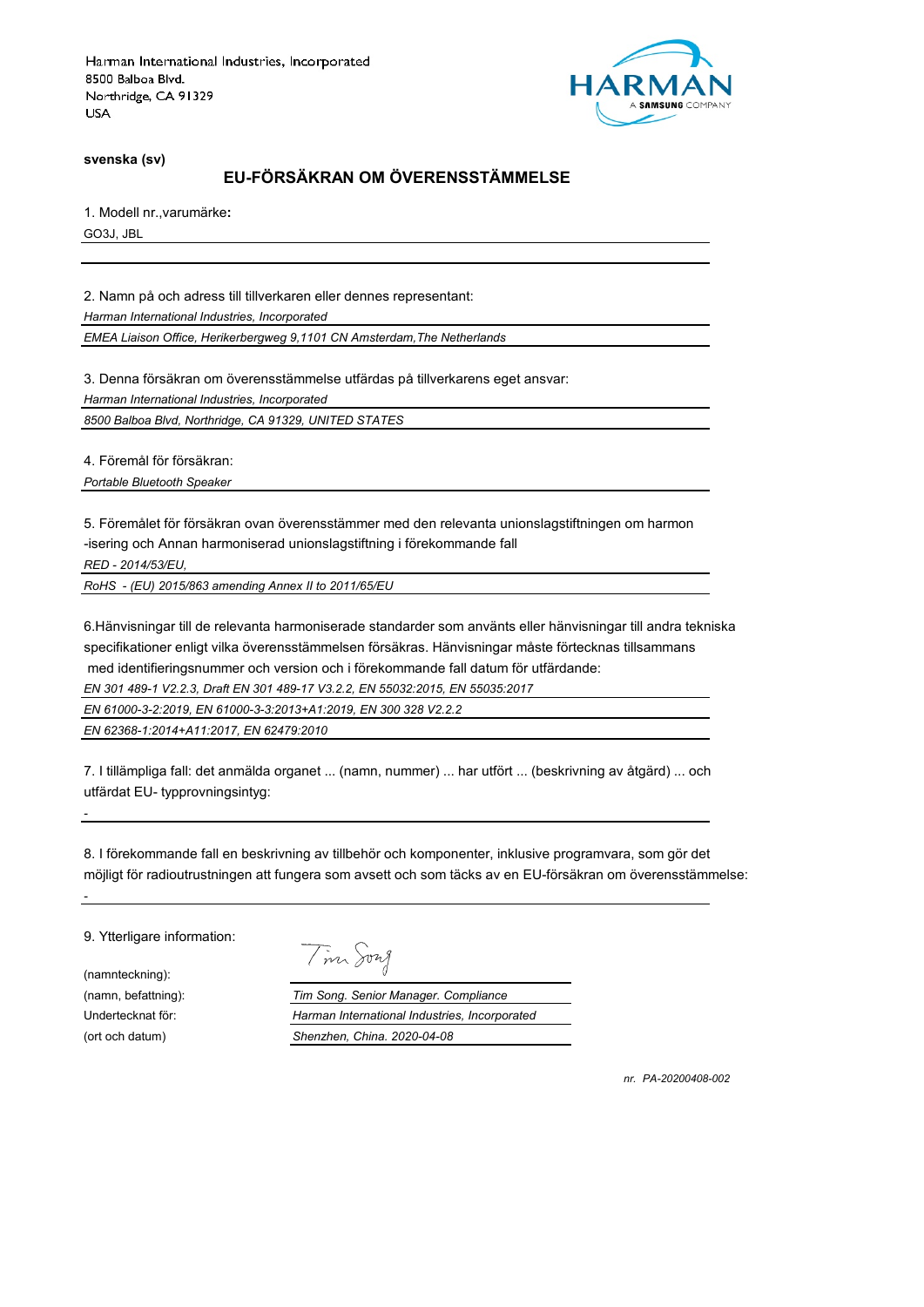

**Malti (mt)**

# **DIKJARAZZJONI TA' KONFORMITÀ TAL-UE**

1.Il-mudell Nru.,marka:

GO3J, JBL

2. L-isem u l-indirizz tal-manifattur jew tar-rappreżentant awtorizzat tiegħu:

*Harman International Industries, Incorporated*

*EMEA Liaison Office, Herikerbergweg 9,1101 CN Amsterdam,The Netherlands*

3. Din id-dikjarazzjoni tal-konformità tinħareg taħt ir-responsabbiltà unika tal-manifattur:

*Harman International Industries, Incorporated*

*8500 Balboa Blvd, Northridge, CA 91329, UNITED STATES*

4.L-għan tad-dikjarazzjoni:

*Portable Bluetooth Speaker*

5. L-għan tad-dikjarazzjoni deskritt hawn fuq huwa konformi mal-leġiżlazzjoni ta' armonizzazzjoni rilevanti tal -Unjon u Leġiżlazzjoni dwar l-armonizzazzjoni oħra tal-Unjoni meta tkun applikabbli

*RED - 2014/53/EU,*

*RoHS - (EU) 2015/863 amending Annex II to 2011/65/EU*

6. Ir-referenzi għall-istandards armonizzati rilevanti li ntużaw, jew ir-referenzi għall-ispeċifikazzjonijiet tekniċi l-oħrajn li skonthom qed tiġi ddikjarata l-konformità: Ir-referenzi jridu jiġu elenkati bin-numru tal-identifikazzjoni u l-verżjoni tagħhom u, fejn applikabbli, id-data tal-ħruġ:

*EN 301 489-1 V2.2.3, Draft EN 301 489-17 V3.2.2, EN 55032:2015, EN 55035:2017*

*EN 61000-3-2:2019, EN 61000-3-3:2013+A1:2019, EN 300 328 V2.2.2*

*EN 62368-1:2014+A11:2017, EN 62479:2010*

7.Meta applikabbli, il-korp notifikat … (l-isem, in-numru) … wettaq… (deskrizzjoni tal-intervent) … u ħareġ iċ-ċertifikat tal-eżami tat-tip tal-UE:

8. Fejn applikabbli, deskrizzjoni tal-aċċessorji u il-komponenti, inkluż is-softwer, li jippermettu t-tagħmir tar -radju jopera kif intiż u koperti mid-dikjarazzjoni tal-konformità tal-UE:

9. Informazzjoni addizzjonali:

(firma):

*-*

*-*

Tim Song

(isem, funzjoni): *Tim Song. Senior Manager. Compliance* Iffirmat għal u f'isem: *Harman International Industries, Incorporated* (post u data tal-ħruġ): *Shenzhen, China. 2020-04-08*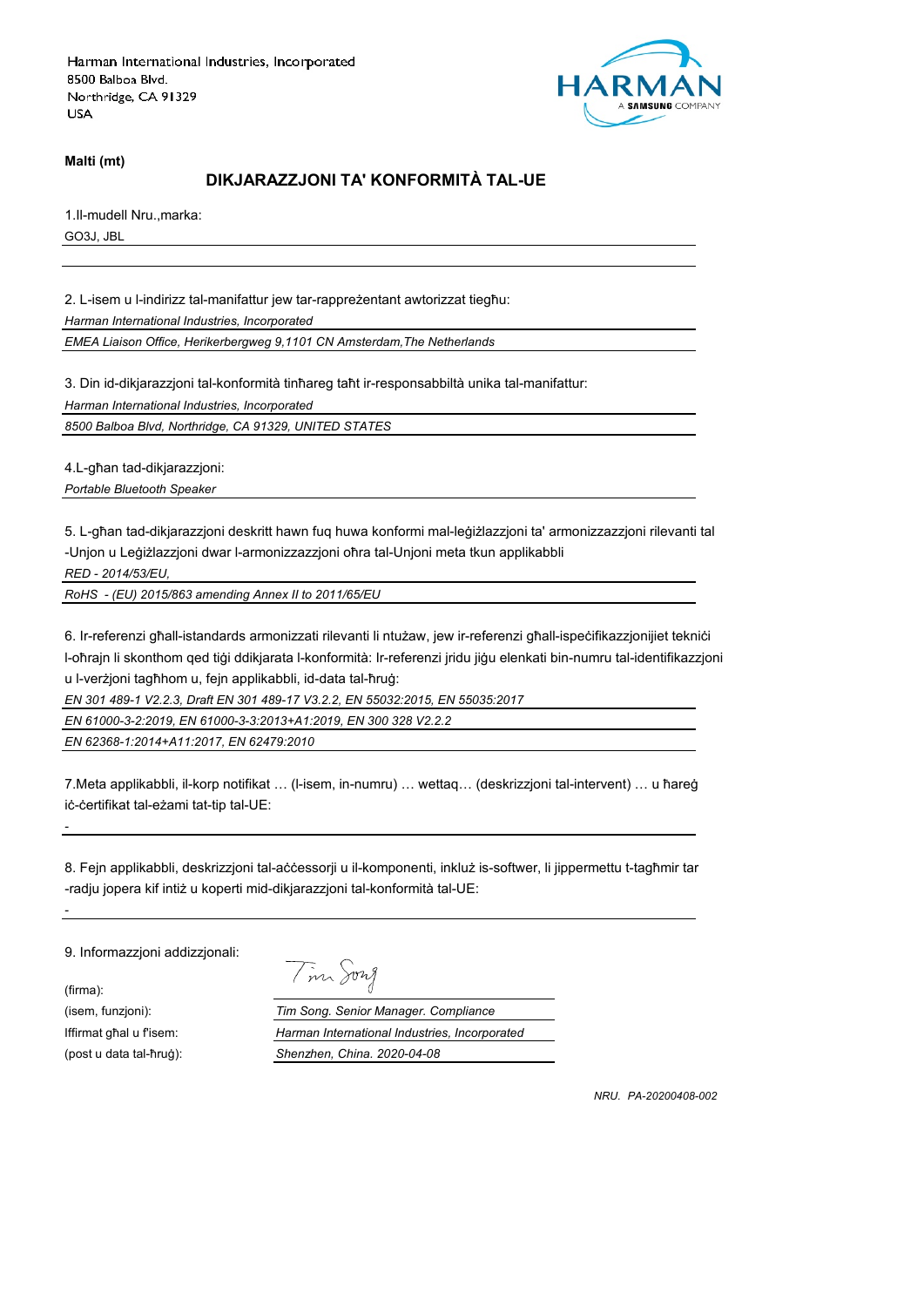

**português (pt)**

## **DECLARAÇÃO UE DE CONFORMIDADE**

1. Modelo Nº.,marca: GO3J, JBL

2. Nome e endereço do fabricante ou do respetivo mandatário:

*Harman International Industries, Incorporated*

*EMEA Liaison Office, Herikerbergweg 9,1101 CN Amsterdam,The Netherlands*

3. A presente declaração de conformidade é emitida sob a exclusiva responsabilidade do fabricante:

*Harman International Industries, Incorporated*

*8500 Balboa Blvd, Northridge, CA 91329, UNITED STATES*

4. Objeto da declaração:

*Portable Bluetooth Speaker*

5.O objeto da declaração acima mencionada está em conformidade com a legislação de harmonização da União aplicável, Outra legislação de harmonização da União, se aplicável:

*RED - 2014/53/EU,*

*RoHS - (EU) 2015/863 amending Annex II to 2011/65/EU*

6. Referências às normas harmonizadas aplicáveis utilizadas ou às outras especificações técnicas em relação às quais a conformidade é declarada. As referências devem ser enumeradas com os respetivos números de identificação e versão e, se for caso disso, a data de emissão:

*EN 301 489-1 V2.2.3, Draft EN 301 489-17 V3.2.2, EN 55032:2015, EN 55035:2017*

*EN 61000-3-2:2019, EN 61000-3-3:2013+A1:2019, EN 300 328 V2.2.2*

*EN 62368-1:2014+A11:2017, EN 62479:2010*

7. Se aplicável, o organismo notificado: (nome, número)... efetuou… (descrição da intervenção)… e emitiu o certificado de exame UE de tipo:

8. Se aplicável, descrição dos acessórios e/ou componentes, incluindo o software, que permitem que o equipamento de rádio funcione conforme o pretendido, abrangidos pela declaração UE de conformidade:

9. Informações complementares:

(assinatura):

*-*

*-*

Tim Song

(nome, cargo) : *Tim Song. Senior Manager. Compliance* Assinado por e em nome de: *Harman International Industries, Incorporated* (local e data de emissão) *Shenzhen, China. 2020-04-08*